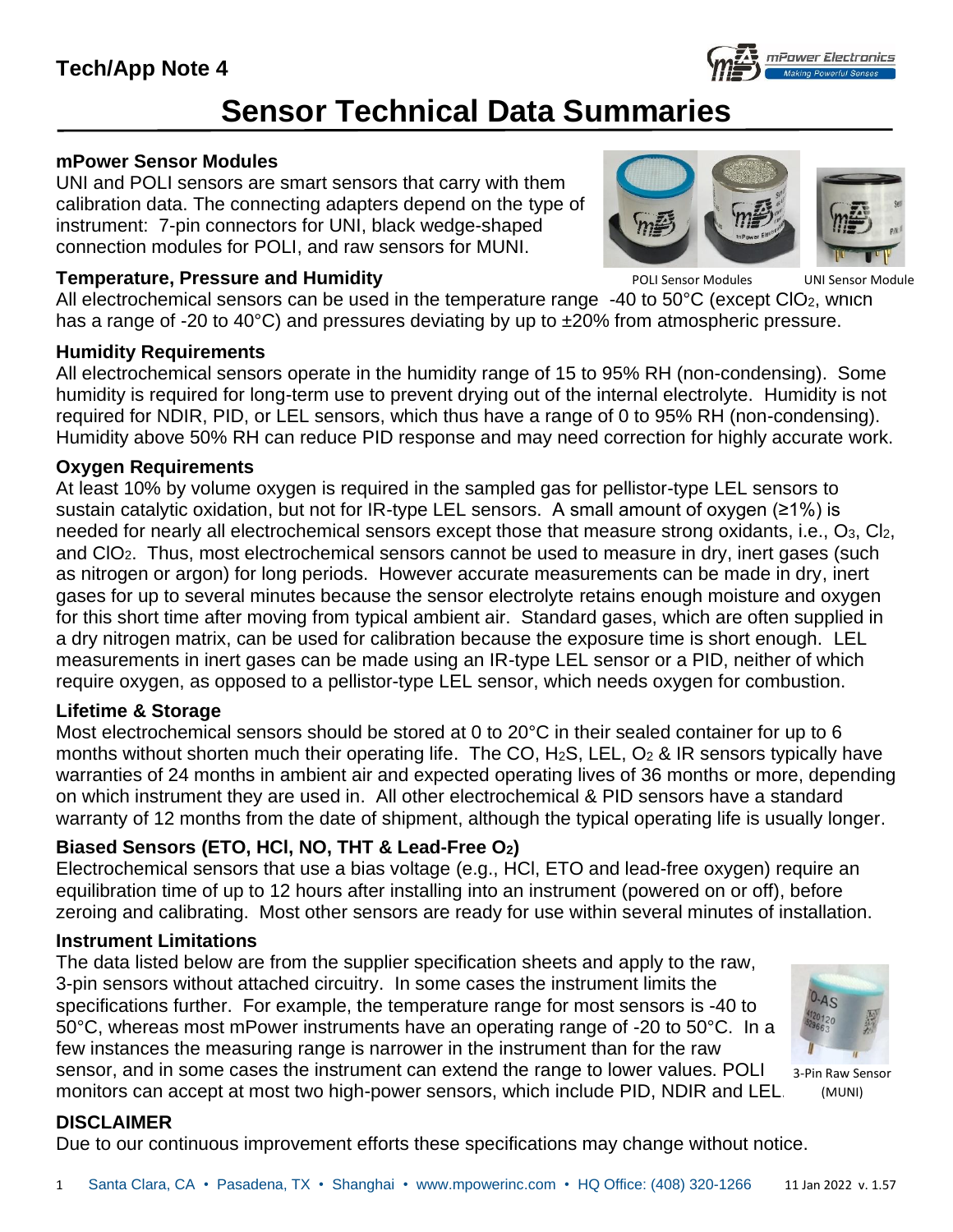#### **Ammonia (NH<sub>3</sub>)** SuAS

| <b>Parameter</b>                 | <b>Specification</b>         | <b>Cross-Sensitivity</b> | <b>Test Conc.</b> | <b>Response</b> |
|----------------------------------|------------------------------|--------------------------|-------------------|-----------------|
| Sensor Type                      | Electrochemical              | CO                       | 50 ppm            | 0 ppm           |
| Range                            | 0-100 ppm                    | CO <sub>2</sub>          | 1000 ppm          | 0 ppm           |
| <b>Extended Linear Range</b>     | 200 ppm                      | H <sub>2</sub>           | 1000 ppm          | 0 ppm           |
| Resolution                       | ppm                          | <b>HCN</b>               | $10$ ppm          | 0 ppm           |
| Deadband (UNI/POLI)              | 4 ppm                        | <b>NO</b>                | 25 ppm            | 0 ppm           |
| $t_{90}$ Response Time           | ≤90 s                        | $H_2S$                   | 25 ppm            | 65 ppm          |
| <b>Bias</b>                      | 0 <sub>m</sub>               | SO <sub>2</sub>          | 5 ppm             | $6.5$ ppm       |
| Temp. Range                      | -40 to $50^{\circ}$ C        | $PH_3$                   | 5 ppm             | 0 ppm           |
| T Effect on Zero (-20 to 50°C)   | $-0.5$ to 5 ppm              | Isobutylene              | $100$ ppm         | 0 ppm           |
| T Effect on Signal (-20 to 50°C) | ±40%                         | Methyl Mercaptan         | 20 ppm            | 10 ppm          |
| Warranty                         | 1 vear                       |                          |                   |                 |
| Default Alarms TWA/STEL          | 25 / 35 ppm                  |                          |                   |                 |
| Calibration Gas/Bal. Gas         | 50 ppm NH <sub>3</sub> /Air* |                          |                   |                 |

\* Nitrogen balance gas can also be used if exposure is <5 minutes

#### **Ammonia (NH<sub>3</sub>)** Superintending the superior of  $\mathbf{S}$  and  $\mathbf{S}$  is superior of  $\mathbf{S}$  and  $\mathbf{S}$  is superior of  $\mathbf{S}$  and  $\mathbf{S}$  is supported in  $\mathbf{S}$  and  $\mathbf{S}$  is a superior of  $\mathbf{S}$  and  $\mathbf{S}$

| <b>Parameter</b>                 | <b>Specification</b>        | <b>Cross-Sensitivity</b> | <b>Test Conc.</b> | <b>Response</b> |
|----------------------------------|-----------------------------|--------------------------|-------------------|-----------------|
| Sensor Type                      | Electrochemical             | CO                       | 50 ppm            | 0 ppm           |
| Range                            | 0-500 ppm                   | CO <sub>2</sub>          | 1000 ppm          | 0 ppm           |
| <b>Extended Linear Range</b>     | 1000 ppm                    | H <sub>2</sub>           | 1000 ppm          | 0 ppm           |
| <b>Resolution</b>                | 3 ppm                       | $H_2S$                   | 25 ppm            | 35 ppm          |
| Deadband (UNI/POLI)              | $5/4$ ppm                   | Isobutylene              | $100$ ppm         | 0 ppm           |
| $t_{90}$ Response Time           | ≤90 s                       |                          |                   |                 |
| <b>Bias</b>                      | $0 \text{ mV}$              |                          |                   |                 |
| Temp. Range                      | -40 to $50^{\circ}$ C       |                          |                   |                 |
| T Effect on Zero (-20 to 50°C)   | $-0.5$ to 5 ppm             |                          |                   |                 |
| T Effect on Signal (-20 to 50°C) | ±40%                        |                          |                   |                 |
| Warranty                         | vear                        |                          |                   |                 |
| Default Alarms TWA/STEL          | 25 / 35 ppm                 |                          |                   |                 |
| Calibration Gas/Bal. Gas         | 50 ppm NH <sub>3</sub> /Air |                          |                   |                 |

\* Nitrogen balance gas can also be used if exposure is <5 minutes

#### **Arsine** (AsH<sub>3</sub>) Sussex 3 and  $\overline{S}$  and  $\overline{S}$  and  $\overline{S}$  and  $\overline{S}$  and  $\overline{S}$  and  $\overline{S}$  and  $\overline{S}$  and  $\overline{S}$  and  $\overline{S}$  and  $\overline{S}$  and  $\overline{S}$  and  $\overline{S}$  and  $\overline{S}$  and  $\overline{S}$  and  $\overline{S}$

| <b>Parameter</b>                                        | <b>Specification</b>        | <b>Cross-Sensitivity</b> | <b>Test Conc.</b> | <b>Response</b> |
|---------------------------------------------------------|-----------------------------|--------------------------|-------------------|-----------------|
| Sensor Type                                             | Electrochemical             | $H_2S$                   | 25 ppm            | 31 ppm          |
| Range                                                   | $0-1$ ppm                   | $PH_3$                   | 20 ppm            | 17 ppm          |
| <b>Extended Linear Range</b>                            | $10$ ppm                    | SiH <sub>4</sub>         | $10$ ppm          | $5.5$ ppm       |
| Resolution                                              | $0.01$ ppm                  | SO <sub>2</sub>          | 20 ppm            | $3.2$ ppm       |
| Deadband (UNI)                                          | $0.05$ ppm                  | NH <sub>3</sub>          | 30 ppm            | $0.02$ ppm      |
| $t_{90}$ Response Time                                  | ≤30 s                       | H <sub>2</sub>           | 500 ppm           | 0 ppm           |
| <b>Bias</b>                                             | $0 \text{ mV}$              | <b>CO</b>                | 300 ppm           | 0 ppm           |
| Temp. Range                                             | -40 to $50^{\circ}$ C       | Ethylene                 | $10$ ppm          | $0.01$ ppm      |
| T Effect on Zero $(-20 \text{ to } 50^{\circ}\text{C})$ | $±0.03$ to $±0.1$ ppm       |                          |                   |                 |
| T Effect on Signal (-20 to 50°C)                        | ±15%                        |                          |                   |                 |
| Warranty                                                | 1 year                      |                          |                   |                 |
| Default Alarms TWA/STEL                                 | $0.1 / 0.3$ ppm             |                          |                   |                 |
| Calibration Gas/Bal. Gas                                | 5 ppm SO <sub>2</sub> /Air* |                          |                   |                 |
|                                                         |                             |                          |                   |                 |

\* Nitrogen balance gas can also be used if exposure is <5 minutes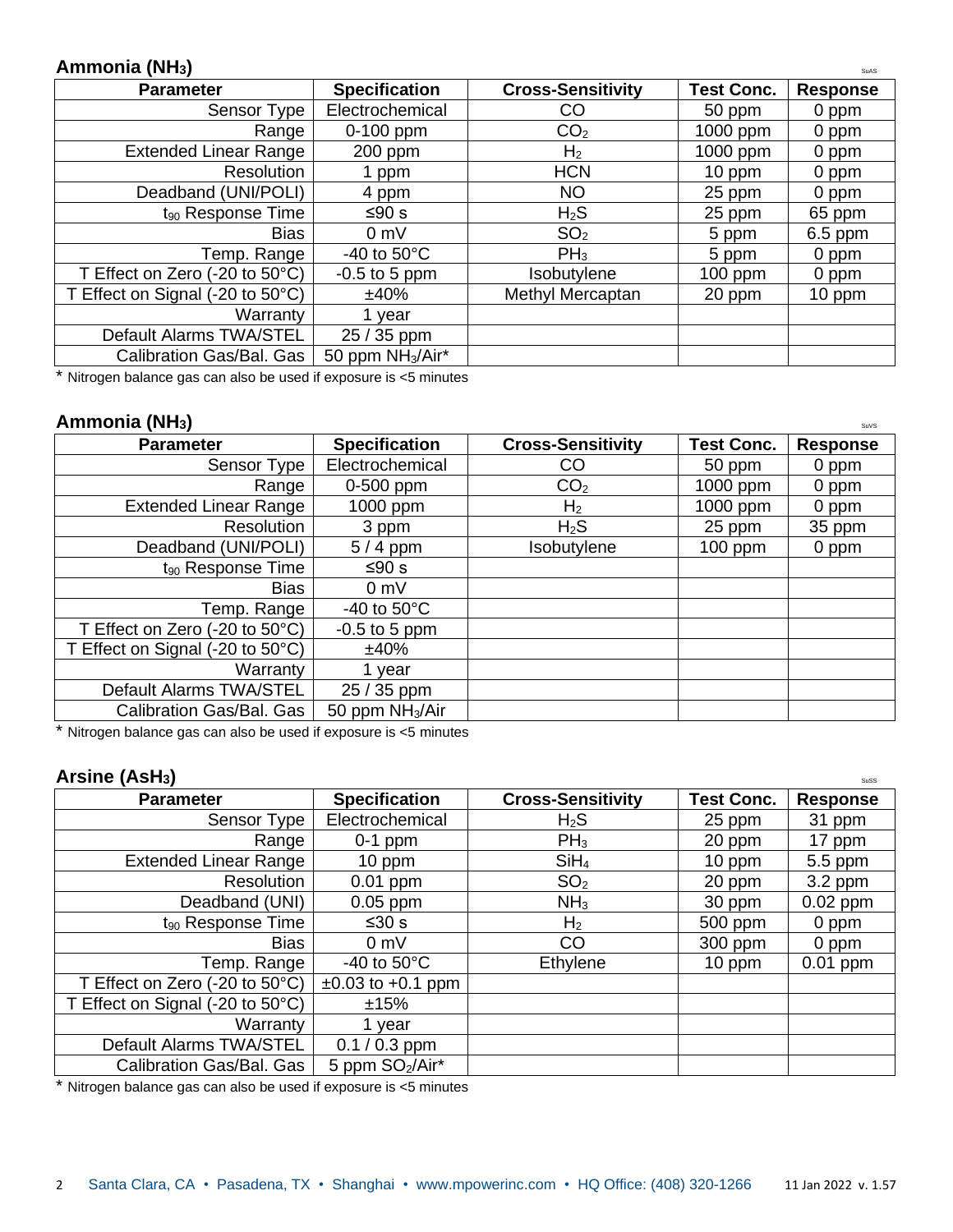#### **Carbon Dioxide (CO<sub>2</sub>)** DDMSHa</sub>

| <b>Parameter</b>                          | <b>Specification</b>    | <b>Cross-Sensitivity</b> | <b>Test Conc.</b> | <b>Response</b> |
|-------------------------------------------|-------------------------|--------------------------|-------------------|-----------------|
| Sensor Type                               | <b>NDIR</b>             |                          |                   |                 |
| Range                                     | 0-5% Vol                |                          |                   |                 |
| <b>Extended Linear Range</b>              | 0-10% Vol               |                          |                   |                 |
| Resolution                                | 0.025% Vol              |                          |                   |                 |
| Deadband (POLI)                           | 0.02% Vol               |                          |                   |                 |
| $t_{90}$ Response Time                    | ≤30 s                   |                          |                   |                 |
| <b>Bias</b>                               | NA.                     |                          |                   |                 |
| Temp. Range                               | $-20$ to $50^{\circ}$ C |                          |                   |                 |
| T Effect on Zero (-20 to 50°C)            | ±0.055% Vol             |                          |                   |                 |
| T Effect on Signal (-20 to 50°C)          | ±15%                    |                          |                   |                 |
| Warranty                                  | 2 years                 |                          |                   |                 |
| Default Alarms TWA/STEL                   | 0.5/3%                  |                          |                   |                 |
| Calibration Gas/Bal. Gas 0.5% Vol CO2/Air |                         | (equals 5000 ppm)        |                   |                 |

## Carbon Monoxide (CO) All Ranges

| <b>Parameter</b>                                         | <b>Specification</b>                                     | <b>Cross-Sensitivity</b> | <b>Test Conc.</b> | əuər<br><b>Response</b> |
|----------------------------------------------------------|----------------------------------------------------------|--------------------------|-------------------|-------------------------|
| Sensor Type                                              | Electrochemical                                          | Cl <sub>2</sub>          | 10 ppm            | $0.5$ ppm               |
| Range                                                    | 0-1000 ppm                                               | H <sub>2</sub>           | 50 ppm            | 8 ppm                   |
| <b>Extended Linear Range</b>                             | 2000 ppm                                                 | <b>NO</b>                | 50 ppm            | $10$ ppm                |
| <b>Resolution</b>                                        | 1 ppm                                                    | NO <sub>2</sub>          | 30 ppm            | l ppm                   |
| Deadband (UNI/POLI)                                      | $5.5 / 3$ ppm                                            | SO <sub>2</sub>          | 20 ppm            | 0 ppm                   |
| $t_{90}$ Response Time                                   | $≤15 s$                                                  | $H_2S$                   | $100$ ppm         | 0 ppm                   |
| <b>Bias</b>                                              | 0 <sub>m</sub>                                           | VOC*                     |                   |                         |
| Temp. Range                                              | -40 to $50^{\circ}$ C                                    |                          |                   |                         |
| T Effect on Zero $(-20 \text{ to } 50^{\circ} \text{C})$ | $-1$ to 10 ppm                                           |                          |                   |                         |
| T Effect on Signal (-20 to 50°C)                         | ±40%                                                     |                          |                   |                         |
| Warranty                                                 | 2 years                                                  |                          |                   |                         |
| Default Alarms TWA/STEL                                  | 35 / 100 ppm                                             |                          |                   |                         |
|                                                          | Calibration Gas/Bal. Gas 60 ppm CO/Air (0-500 ppm range) |                          |                   |                         |
| 100 ppm CO/Air (0-1000 or 1999 ppm range)                |                                                          |                          |                   |                         |

\* An internal carbon/oxidant filter reduces response to VOCs. The filter effectiveness is reduced over the life of the sensor by an amount that depends on the VOC exposure level.

#### **Carbon Monoxide (CO) – Low Hydrogen Interference** Alcohomy and Alcohomy Alcohomy Alcohomy

| <b>Parameter</b>                                           | <b>Specification</b>                                     | <b>Cross-Sensitivity*</b> | <b>Test Conc.</b> | <b>Response</b> |
|------------------------------------------------------------|----------------------------------------------------------|---------------------------|-------------------|-----------------|
| Sensor Type                                                | Electrochemical                                          | $H_2$ (@10°C)             | 900 ppm           | 18 ppm          |
| Range                                                      | 0-2000 ppm                                               | $H_2$ (@20°C)             | 900 ppm           | 36 ppm          |
| Maximum Overload                                           | 4000 ppm                                                 | $H_2$ (@30°C)             | 900 ppm           | 54 ppm          |
| Resolution                                                 | ppm                                                      | Cl <sub>2</sub>           | 10 ppm            | 0 ppm           |
| $t_{90}$ Response Time                                     | ≤30 s                                                    | NO <sup>*</sup>           | 500 ppm           | $≤10$ ppm       |
| <b>Bias</b>                                                | $0 \text{ mV}$                                           | $NO2*$                    | $10$ ppm          | ≤0.1 ppm        |
| Temp. Range                                                | $-30$ to $50^{\circ}$ C                                  | NH <sub>3</sub>           | 20 ppm            | 0 ppm           |
| T Effect on Zero $(-20 \text{ to } 50^{\circ} \text{C})$   | $+4$ to $-6$ ppm                                         | $SO_2^*$                  | 20 ppm            | 0 ppm           |
| T Effect on Signal $(-20 \text{ to } 50^{\circ} \text{C})$ | ±35%                                                     | $C_2H_4$ (ethylene)       | 400 ppm           | ≤20 ppm         |
| Warranty                                                   | year                                                     |                           |                   |                 |
| Default Alarms TWA/STEL                                    | 35 / 100 ppm                                             |                           |                   |                 |
|                                                            | Calibration Gas/Bal. Gas 60 ppm CO/Air (0-500 ppm range) |                           |                   |                 |
| 100 ppm CO/Air (0-1000 or 1999 ppm range)                  |                                                          |                           |                   |                 |

\* Internal filter capacities: H2S: 250,000 ppm-hours, SO2: 250,000 ppm-hours, NO: 20,000 ppm-hours, NO2: 500,000 ppm-hours Filter effectiveness is reduced over the life of the sensor by an amount that depends on the exposure level.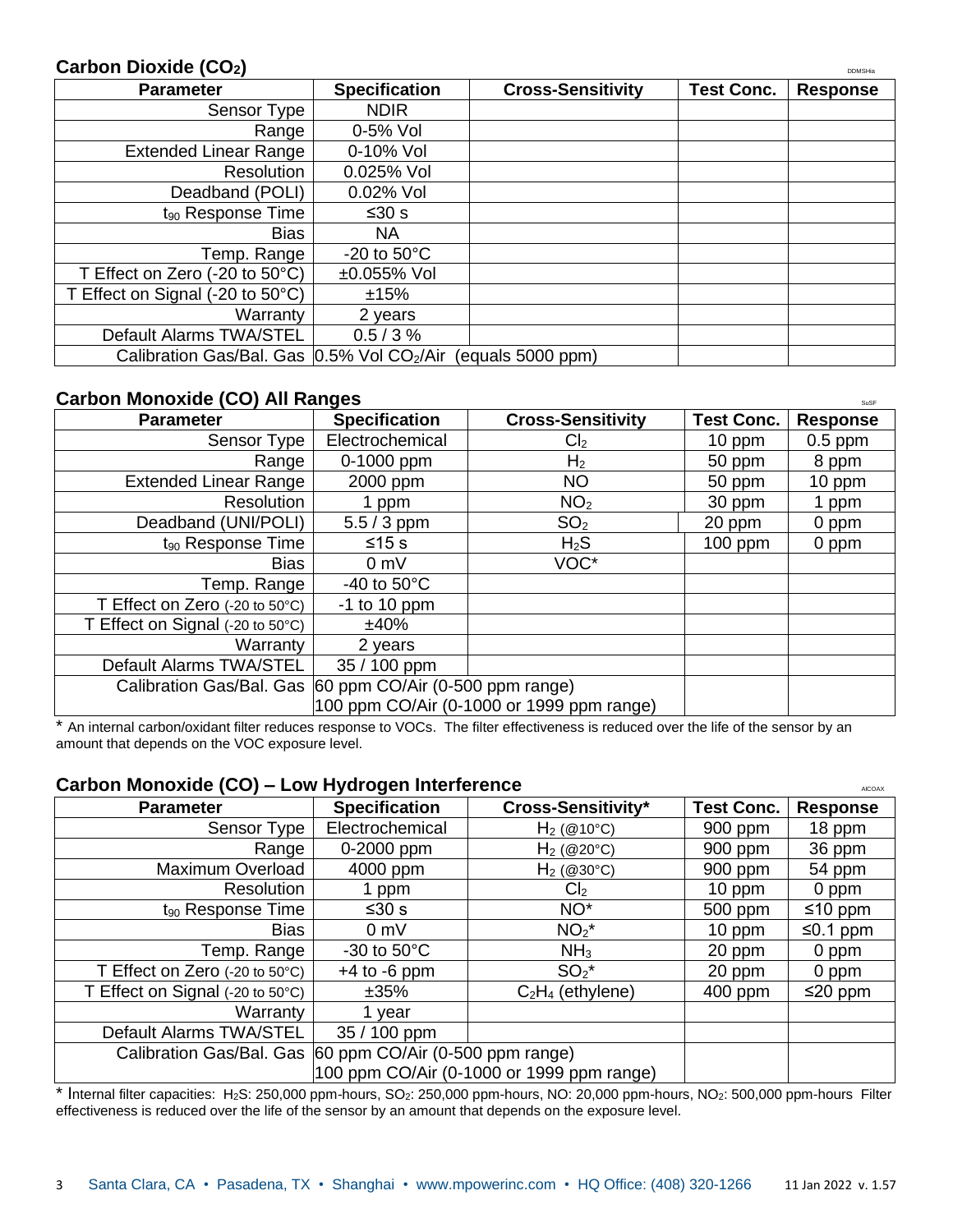#### **Carbon Monoxide/ Hydrogen Sulfide (CO/H<sub>2</sub>S) Dual Sensor**

| <u>sen menexiaer rij aregon eamae (eerrize) Baar eenoer</u> |                         |                                | <b>DDG3+4D</b> I |
|-------------------------------------------------------------|-------------------------|--------------------------------|------------------|
| <b>Parameter</b>                                            | <b>CO Specification</b> | H <sub>2</sub> S Specification |                  |
| Sensor Type                                                 | Electrochemical         | Electrochemical                |                  |
| Range                                                       | 0-1000 ppm              | 0-200 ppm                      |                  |
| <b>Extended Linear Range</b>                                | <b>NA</b>               | NA.                            |                  |
| <b>Resolution</b>                                           | 1 ppm                   | $0.5$ ppm                      |                  |
| t <sub>90</sub> Response Time                               | ≤ $30$ s                | ≤30 s                          |                  |
| <b>Bias</b>                                                 | 0 mV                    | 0 <sub>m</sub>                 |                  |
| Temp. Range                                                 | -30 to $50^{\circ}$ C   | -30 to $50^{\circ}$ C          |                  |
| T Effect on Signal (-20 to 50°C)                            | ±60%                    | ±15%                           |                  |
| Warranty                                                    | 1 year                  | 1 year                         |                  |
| Default Alarms TWA/STEL                                     | 35 / 100 ppm            | 10 / 15 ppm                    |                  |
| Calibration Gas/Bal. Gas                                    | 100 ppm CO/Air          | 25 ppm $H_2S/Air$              |                  |
| <b>Cross-Sensitivity</b>                                    | <b>Test Conc.</b>       | <b>CO Response</b>             | $H2S$ Response   |
| CO                                                          | 300 ppm                 | 300 ppm                        | <5 ppm           |
| H <sub>2</sub> S                                            | 25 ppm                  | <5 ppm                         | 25 ppm           |
| SO <sub>2</sub>                                             | 5 ppm                   | $0$ ppm                        | $<$ 1 ppm        |
| <b>NO</b>                                                   | 35 ppm                  | $< 0.1$ ppm                    | $<$ 1 ppm        |
| NO <sub>2</sub>                                             | 5 ppm                   | $< 0.1$ ppm                    | 0 ppm            |
| Cl <sub>2</sub>                                             | 15 ppm                  | 0 ppm                          | 0 ppm            |
| VOC*                                                        |                         | $\star$                        |                  |

\* An internal carbon/oxidant filter reduces CO sensor response to VOCs, with a filter lifetime of >20,000 ppm-hours

#### $Chlorine (Cl<sub>2</sub>)$

| VIIIVIIIVIVIUI                                           |                       |                          |                   | <b>SUDS</b>     |
|----------------------------------------------------------|-----------------------|--------------------------|-------------------|-----------------|
| <b>Parameter</b>                                         | <b>Specification</b>  | <b>Cross-Sensitivity</b> | <b>Test Conc.</b> | <b>Response</b> |
| Sensor Type                                              | Electrochemical       | ClO <sub>2</sub>         | 5.0 ppm           | $3.9$ ppm       |
| Range                                                    | $0-10$ ppm            | $O_3$                    | $0.5$ ppm         | $0.4$ ppm       |
| <b>Extended Linear Range</b>                             | 50 ppm                | CO                       | $100$ ppm         | 0 ppm           |
| <b>Resolution</b>                                        | $0.1$ ppm             | H <sub>2</sub>           | 1000 ppm          | 0 ppm           |
| Deadband (UNI/POLI)                                      | $0.4 / 0.2$ ppm       | <b>NO</b>                | 50 ppm            | 0 ppm           |
| $t_{90}$ Response Time                                   | ≤60 s                 | NO <sub>2</sub>          | 10 ppm            | $10$ ppm        |
| <b>Bias</b>                                              | 0 <sub>m</sub>        | SO <sub>2</sub>          | 20 ppm            | 0 ppm           |
| Temp. Range                                              | -40 to $50^{\circ}$ C | $H_2S$                   | 25 ppm            | $-3$ ppm        |
| T Effect on Zero $(-20 \text{ to } 50^{\circ} \text{C})$ | $0.2$ to $-0.4$ ppm   |                          |                   |                 |
| T Effect on Signal (-20 to 50°C)                         | ±20%                  |                          |                   |                 |
| Warranty                                                 | 1 vear                |                          |                   |                 |
| Default Alarms TWA/STEL                                  | $0.5 / 1.0$ ppm       |                          |                   |                 |
| Calibration Gas/Bal. Gas                                 | 10 ppm $Cl2/N2$       |                          |                   |                 |

#### **Chlorine Dioxide (ClO<sub>2</sub>)** Second 2002 **Second 2003**

| <b>Parameter</b>                                           | <b>Specification</b>                                                                     | <b>Cross-Sensitivity</b>                        | <b>Test Conc.</b> | <b>Response</b> |
|------------------------------------------------------------|------------------------------------------------------------------------------------------|-------------------------------------------------|-------------------|-----------------|
| Sensor Type                                                | Electrochemical                                                                          | Cl <sub>2</sub>                                 | 1 ppm             | $0.6$ ppm       |
| Range                                                      | $0-1$ ppm                                                                                | $O_3$                                           | $0.25$ ppm        | $0.7$ ppm       |
| <b>Extended Linear Range</b>                               | $0-1$ ppm                                                                                | CO                                              | 100               | 0 ppm           |
| Resolution                                                 | $0.03$ ppm                                                                               | H <sub>2</sub>                                  | 3000 ppm          | 0 ppm           |
| Deadband (UNI/POLI)                                        | $0.03$ ppm                                                                               | <b>Alcohols</b>                                 | 1000 ppm          | 0 ppm           |
| $t_{90}$ Response Time                                     | ≤120 s                                                                                   | $H_2S$                                          | 20 ppm            | $-5$ ppm        |
| <b>Bias</b>                                                | 0 <sub>m</sub>                                                                           |                                                 |                   |                 |
| Temp. Range                                                | -20 to 40 $\mathrm{^{\circ}C}$                                                           |                                                 |                   |                 |
| T Effect on Zero (-20 to $50^{\circ}$ C)                   | 0 to $0.06$ ppm                                                                          |                                                 |                   |                 |
| T Effect on Signal $(-20 \text{ to } 50^{\circ} \text{C})$ | ±20%                                                                                     |                                                 |                   |                 |
| Warranty                                                   | 1 year                                                                                   |                                                 |                   |                 |
| Default Alarms TWA/STEL                                    | $0.1 / 0.3$ ppm                                                                          |                                                 |                   |                 |
|                                                            | Calibration Gas/Bal. Gas   0.5 ppm CIO <sub>2</sub> /N <sub>2</sub> (Requires generator) |                                                 |                   |                 |
|                                                            |                                                                                          | or 1 ppm $Cl_2/N_2$ (Available in gas cylinder) |                   |                 |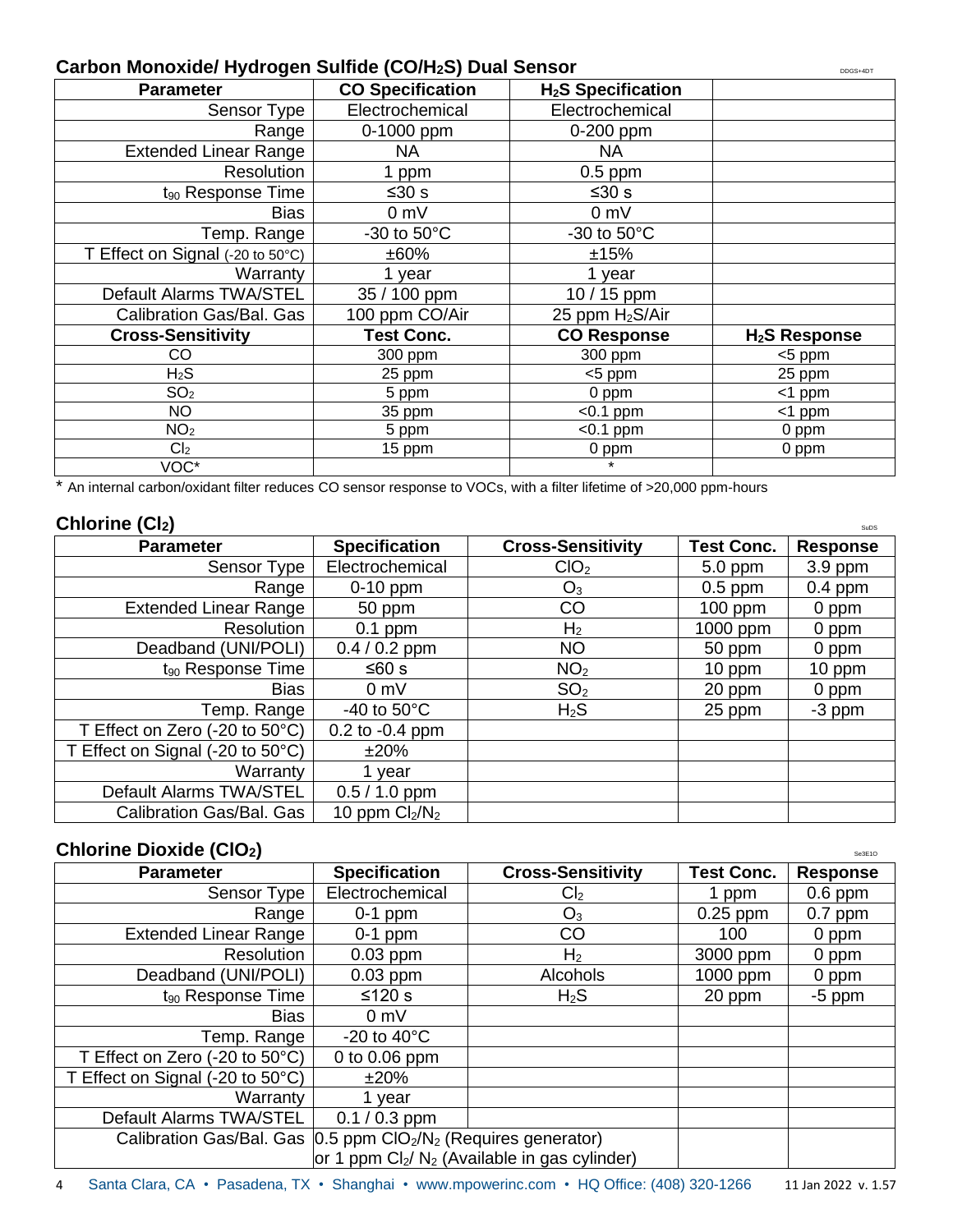#### **Combustibles (LEL – Lower Explosive Limit)** SuLEL

| <b>Parameter</b>                         | <b>Specification</b>                              | <b>Cross-Sensitivity</b>          | <b>Test Conc.</b> | <b>Response</b> |
|------------------------------------------|---------------------------------------------------|-----------------------------------|-------------------|-----------------|
| Sensor Type                              | <b>Catalytic Oxidation</b>                        | Responds to most                  |                   |                 |
| Range                                    | 0-100% LEL                                        | combustible gases                 |                   |                 |
| <b>Extended Linear Range</b>             | 100% LEL                                          | including H <sub>2</sub> and VOCs |                   |                 |
| <b>Resolution</b>                        | <b>1% LEL</b>                                     | up to $C_8$                       |                   |                 |
| Deadband (POLI)                          | 6% LEL                                            |                                   |                   |                 |
| $t_{90}$ Response Time                   | $≤15$ s                                           |                                   |                   |                 |
| Temp. Range                              | -20 to $55^{\circ}$ C                             |                                   |                   |                 |
| T Effect on Zero (-20 to $60^{\circ}$ C) | $±3\%$ LEL                                        |                                   |                   |                 |
| T Effect on Signal (-20 to 60°C)         | ±10%                                              |                                   |                   |                 |
| Warranty                                 | 2 years                                           |                                   |                   |                 |
| Default Alarms LOW/HIGH                  | 10 / 20 %LEL                                      |                                   |                   |                 |
| Calibration Gas/Bal. Gas                 | 50% LEL CH <sub>4</sub> /Air, 50% LEL Propane/Air |                                   |                   |                 |
|                                          | or 20% LEL Pentane/Air                            |                                   |                   |                 |

#### **Ethylene Oxide & Acetaldehyde (ETO, C<sub>2</sub>H<sub>4</sub>O) and the substitution of the substitution of the substitution of the substitution of the substitution of the substitution of the substitution of the substitution of the substi**

| <b>Parameter</b>                                        | <b>Specification</b>  | Cross-Sensitivity <sup>†</sup> | $CF*$     |
|---------------------------------------------------------|-----------------------|--------------------------------|-----------|
| Sensor Type                                             | Electrochemical       | CO                             | 2.3       |
| Range (ETO / $C_2H_4O$ )                                | 0-100, 0-20 ppm       | NO <sub>2</sub>                | 6.1       |
| <b>Extended Linear Range</b>                            | 200 ppm               | <b>HCN</b>                     | 2.8       |
| Resolution                                              | $0.1$ ppm             | Formaldehyde                   | 0.4       |
| Deadband (ETO UNI/POLI)                                 | $0.5 / 4.5$ ppm       | Formic Acid                    | 1.4       |
| Deadband (C <sub>2</sub> H <sub>4</sub> O UNI/POLI)     | $-/2.5$ ppm           | Methanol                       | 0.9       |
| t <sub>90</sub> Response Time                           | $≤120 s$              | Ethanol                        | 1.5       |
| <b>Bias</b>                                             | 300 mV                | Ethylene Oxide                 | 1.0       |
| Temp. Range                                             | -40 to $50^{\circ}$ C | 1,3-Butadiene                  | 0.8       |
| T Effect on Zero $(-20 \text{ to } 50^{\circ}\text{C})$ | $-1$ to 10 ppm        | Isobutylene                    | 1.7       |
| T Effect on Signal (-20 to 50°C)                        | ±25%                  | <b>Vinyl Chloride</b>          | 1.4       |
| RH Effect on Signal (@45%RH)                            | ≤10%                  | Acetone                        | <b>NR</b> |
| Warranty                                                | 1 year                | <b>Ethyl Acetate</b>           | <b>NR</b> |
| Default Alarms TWA/STEL                                 | $1/2$ ppm             | <b>Benzene</b>                 | <b>NR</b> |
| Calibration Gas/Bal. Gas                                | 10 ppm ETO/Air        | n-Hexane                       | <b>NR</b> |

† For more cross-sensitivity data, see TA-Note 9.

\* CF = Correction Factor = Response(ETO) / Response(Test Gas). After calibration to ETO, the true concentration of these gases is calculated as Reading x CF.

#### **+**

#### **Hydrogen (H<sub>2</sub>)** SUNTER **EXPLORER <b>SUNTER**

| <b>Parameter</b>                 | <b>Specification</b>        | <b>Cross-Sensitivity</b> | <b>Test Conc.</b> | <b>Response</b> |
|----------------------------------|-----------------------------|--------------------------|-------------------|-----------------|
| Sensor Type                      | Electrochemical             | CO                       | 50 ppm            | $150$ ppm       |
| Range                            | 0-1000 ppm                  | Cl <sub>2</sub>          | 10 ppm            | $0.5$ ppm       |
| <b>Extended Linear Range</b>     | 2000 ppm                    | <b>NO</b>                | 50 ppm            | 10 ppm          |
| <b>Resolution</b>                | 10 ppm                      | NO <sub>2</sub>          | 30 ppm            | 1 ppm           |
| Deadband (UNI/POLI)              | 12 ppm                      | SO <sub>2</sub>          | 20 ppm            | 0 ppm           |
| $t_{90}$ Response Time           | ≤70 s                       | $H_2S$                   | $100$ ppm         | 0 ppm           |
| <b>Bias</b>                      | 0 <sub>m</sub>              |                          |                   |                 |
| Temp. Range                      | $-40$ to $50^{\circ}$ C     |                          |                   |                 |
| T Effect on Zero (-20 to 50°C)   | $-1$ to 10 ppm              |                          |                   |                 |
| T Effect on Signal (-20 to 50°C) | ±300%                       |                          |                   |                 |
| Warranty                         | 1 vear                      |                          |                   |                 |
| Default Alarms LOW/HIGH          | 100 / 400 ppm               |                          |                   |                 |
| Calibration Gas/Bal. Gas         | 700 ppm H <sub>2</sub> /Air |                          |                   |                 |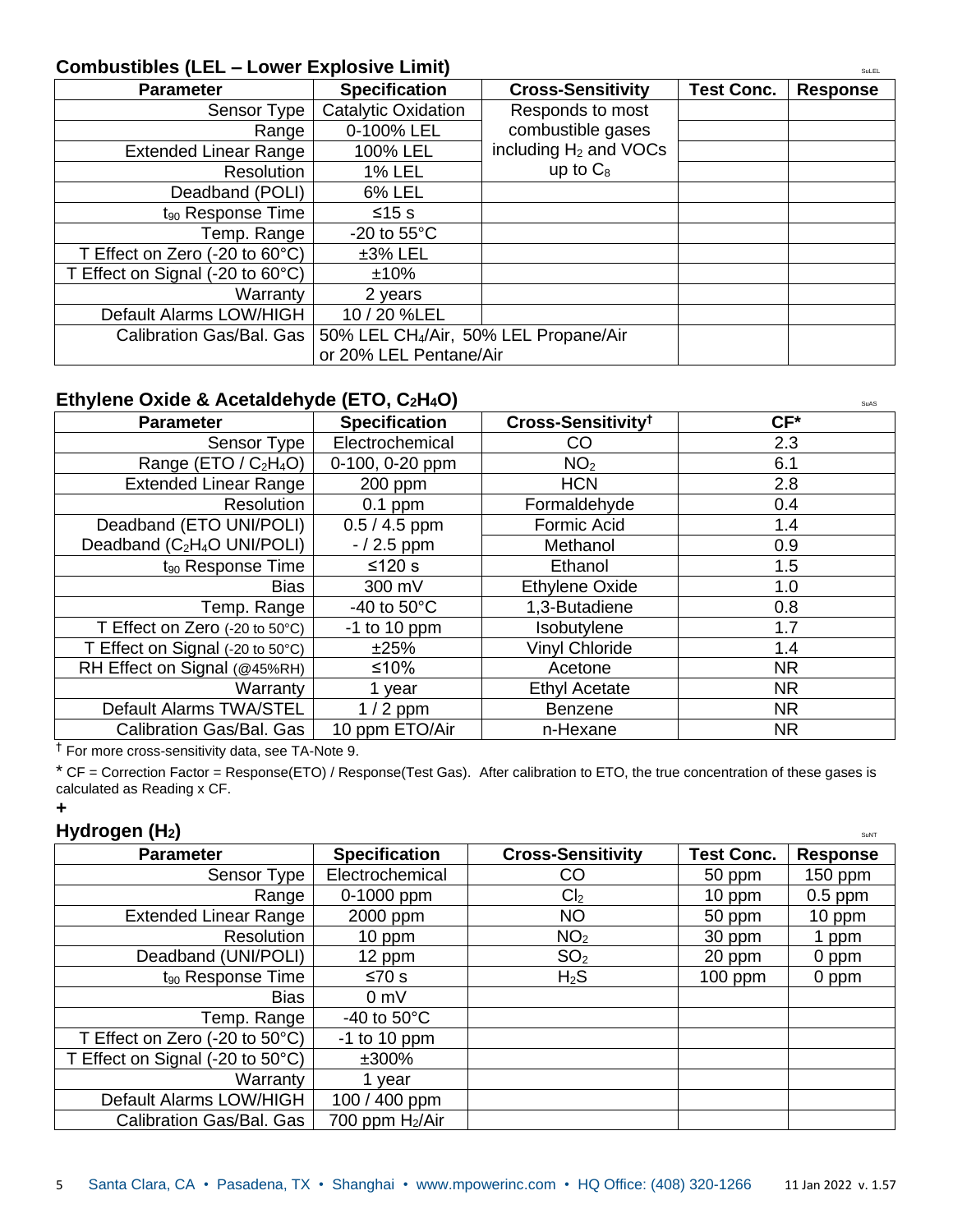#### **Hydrogen Chloride (HCl)** Sulsay of the substitution of the substitution of the substitution of the substitution of the substitution of the substitution of the substitution of the substitution of the substitution of the su

| <b>Parameter</b>                                        | <b>Specification</b>  | <b>Cross-Sensitivity</b> | <b>Test Conc.</b> | <b>Response</b> |
|---------------------------------------------------------|-----------------------|--------------------------|-------------------|-----------------|
| Sensor Type                                             | Electrochemical       | HF                       | 20 ppm            | $0.2$ ppm       |
| Range                                                   | $0-50$ ppm            | <b>CO</b>                | $100$ ppm         | 0 ppm           |
| <b>Extended Linear Range</b>                            | $100$ ppm             | CO <sub>2</sub>          | 500 ppm           | 0 ppm           |
| Resolution                                              | $0.1$ ppm             | <b>NO</b>                | 20 ppm            | 50 ppm          |
| Deadband (UNI/POLI)                                     | $0.8$ ppm             | $H_2S$                   | 25 ppm            | 110 ppm         |
| $t_{90}$ Response Time                                  | ≤70 s                 | SO <sub>2</sub>          | 20 ppm            | 30 ppm          |
| <b>Bias</b>                                             | 200 mV                |                          |                   |                 |
| Temp. Range                                             | -40 to $50^{\circ}$ C |                          |                   |                 |
| T Effect on Zero $(-20 \text{ to } 50^{\circ}\text{C})$ | $-1$ to 15 ppm        |                          |                   |                 |
| T Effect on Signal (-20 to 50°C)                        | $±20\%$               |                          |                   |                 |
| Warranty                                                | 1 year                |                          |                   |                 |
| Default Alarms TWA/STEL                                 | $1/5$ ppm             |                          |                   |                 |
| Calibration Gas/Bal. Gas                                | 10 ppm HCl/Air*       |                          |                   |                 |

\* Nitrogen balance gas can also be used if exposure is <5 minutes

#### **Hydrogen Cyanide (HCN)** Sulsay Sulsay Sulsay Sulsay Sulsay Sulsay Sulsay Sulsay Sulsay Sulsay Sulsay Sulsay Sulsay Sulsay Sulsay Sulsay Sulsay Sulsay Sulsay Sulsay Sulsay Sulsay Sulsay Sulsay Sulsay Sulsay Sulsay Sulsay S

| <b>Parameter</b>                 | <b>Specification</b>  | <b>Cross-Sensitivity</b> | <b>Test Conc.</b> | <b>Response</b> |
|----------------------------------|-----------------------|--------------------------|-------------------|-----------------|
| Sensor Type                      | Electrochemical       | CO                       | $100$ ppm         | 0 ppm           |
| Range                            | $0-50$ ppm            | Cl <sub>2</sub>          | 16 ppm            | 0 ppm           |
| <b>Extended Linear Range</b>     | $100$ ppm             | <b>NO</b>                | 18 ppm            | 0 ppm           |
| Resolution                       | $0.2$ ppm             | NO <sub>2</sub>          | 23 ppm            | -1 ppm          |
| Deadband (UNI/POLI)              | $0.9 / 3.5$ ppm       | $H_2S$                   | 26 ppm            | 52 ppm          |
| t <sub>90</sub> Response Time    | $≤120 s$              | SO <sub>2</sub>          | 23 ppm            | 8 ppm           |
| Bias                             | 0 <sub>m</sub>        |                          |                   |                 |
| Temp. Range                      | -40 to $50^{\circ}$ C |                          |                   |                 |
| T Effect on Zero (-20 to 50°C)   | $-1$ to 1 ppm         |                          |                   |                 |
| T Effect on Signal (-20 to 50°C) | ±25%                  |                          |                   |                 |
| Warranty                         | 2 years               |                          |                   |                 |
| Default Alarms TWA/STEL          | 4.7 / 4.7 ppm         |                          |                   |                 |
| Calibration Gas/Bal. Gas         | 10 ppm HCN/Air*       |                          |                   |                 |

\* Nitrogen balance gas can also be used if exposure is <5 minutes

#### **Hydrogen Fluoride (HF)** Successive Superior Superior Superior Superior Superior Superior Successive Successive Superior Superior Superior Superior Superior Superior Superior Superior Superior Superior Superior Superior Su

| <b>Parameter</b>                             | <b>Specification</b>      | <b>Cross-Sensitivity</b> | <b>Test Conc.</b> | <b>Response</b> |
|----------------------------------------------|---------------------------|--------------------------|-------------------|-----------------|
| Sensor Type                                  | Electrochemical           | <b>HCI</b>               | 29 ppm            | 47 ppm          |
| Range                                        | $0-20$ ppm                | Cl <sub>2</sub>          | 5 ppm             | $>20$ ppm       |
| <b>Extended Linear Range</b>                 | 50 ppm                    | CO                       | 500 ppm           | 0 ppm           |
| Resolution                                   | $0.1$ ppm                 | <b>HCN</b>               | 10 ppm            | 0 ppm           |
| Deadband (UNI/POLI)                          | $0.5$ ppm                 | <b>NO</b>                | 5 ppm             | $>20$ ppm       |
| $t_{90}$ Response Time                       | $≤120$ s                  | NO <sub>2</sub>          | 20 ppm            | 180 ppm         |
| <b>Bias</b>                                  | 0 <sub>m</sub>            |                          |                   |                 |
| Temp. Range                                  | -40 to $50^{\circ}$ C     |                          |                   |                 |
| T Effect on Zero (-20 to 50°C)               | $0.4$ to -1 ppm           |                          |                   |                 |
| T Effect on Signal (-20 to 50°C)             | $±20\%$                   |                          |                   |                 |
| Warranty                                     | vear                      |                          |                   |                 |
| Default Alarms TWA/STEL                      | $3/6$ ppm                 |                          |                   |                 |
| Calibration Gas/Bal. Gas   10 ppm HF/Air* 10 | ppm HCl/Air* <sup>†</sup> |                          |                   |                 |

\* Allow at least 3 minutes of gas flow, preferably 5 min. Nitrogen balance gas can also be used if exposure is <5 minutes.

† Set HF Span value to 16 ppm when calibrating with 10 ppm HCl.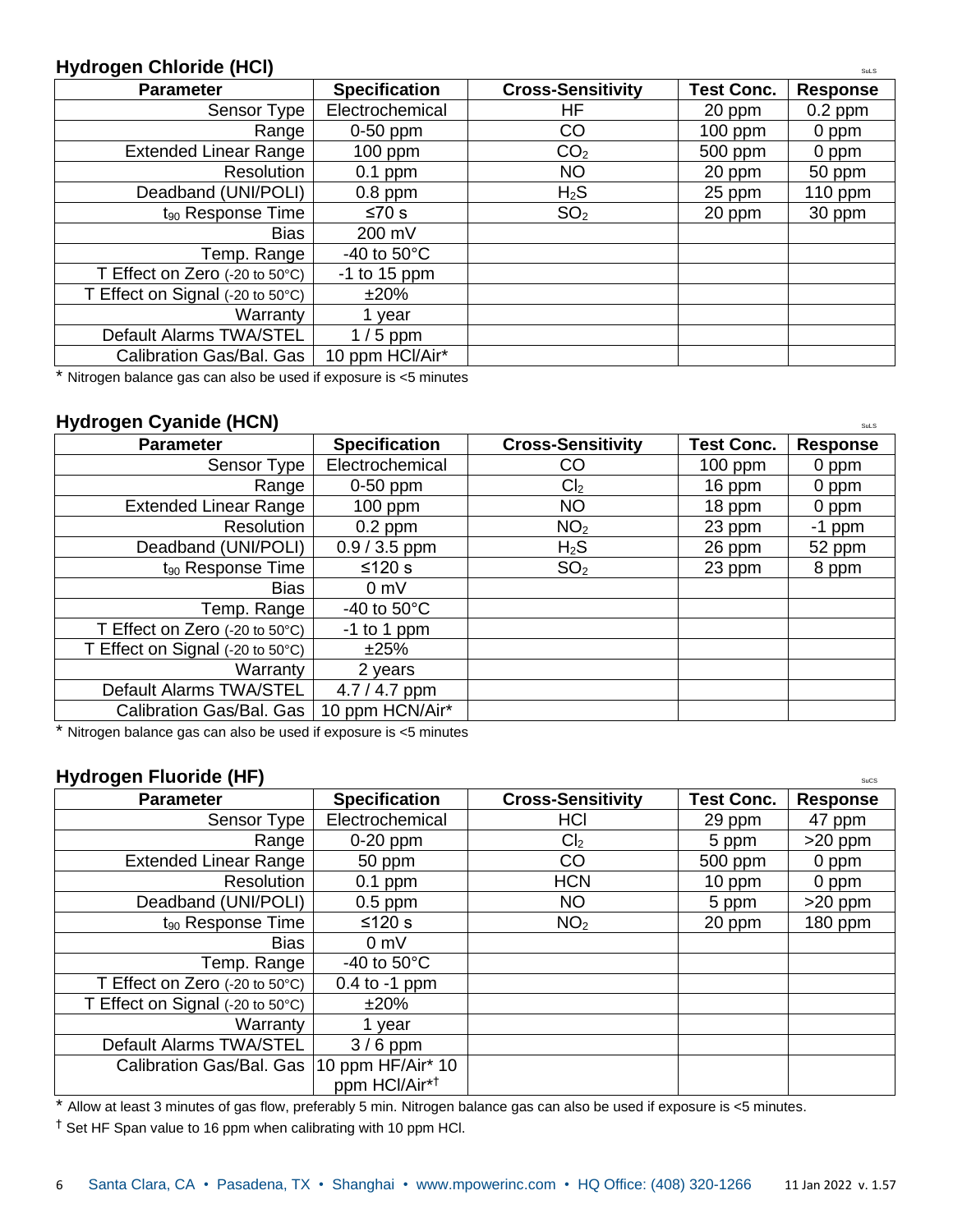#### **Hydrogen Sulfide (H<sub>2</sub>S) 0-50 ppm, 0-100 ppm & 0-200 ppm Ranges**

| <b>Parameter</b>                 | <b>Specification</b>         | <b>Cross-Sensitivity</b> | <b>Test Conc.</b> | <b>Response</b> |
|----------------------------------|------------------------------|--------------------------|-------------------|-----------------|
| Sensor Type                      | Electrochemical              | Methyl Mercaptan         | 20 ppm            | 7 ppm           |
| Range                            | 0-100 ppm                    | CO                       | 300 ppm           | 0 ppm           |
| Extended Linear Range            | 500 ppm                      | H <sub>2</sub>           | 1000 ppm          | 0 ppm           |
| Resolution                       | $0.1$ ppm                    | <b>HCN</b>               | $10$ ppm          | 0 ppm           |
| Deadband (UNI/POLI)              | $2.5 / 1.5$ ppm              | NH <sub>3</sub>          | 50 ppm            | 0 ppm           |
| $t_{90}$ Response Time           | ≤15 s                        | <b>NO</b>                | 18 ppm            | 1 ppm           |
| Bias                             | 0 <sub>m</sub>               | NO <sub>2</sub>          | 23 ppm            | 0 ppm           |
| Temp. Range                      | -40 to $50^{\circ}$ C        | $PH_3$                   | 5 ppm             | 2 ppm           |
| T Effect on Zero (-20 to 50°C)   | $-0.2$ to 1 ppm              | SO <sub>2</sub>          | 5 ppm             | l ppm           |
| T Effect on Signal (-20 to 50°C) | ±20%                         | Isobutylene              | $100$ ppm         | 0 ppm           |
| Warranty                         | 2 years                      |                          |                   |                 |
| Default Alarms TWA/STEL          | $10/15$ ppm                  |                          |                   |                 |
| Calibration Gas/Bal. Gas         | 25 ppm H <sub>2</sub> S/Air* |                          |                   |                 |

\* Nitrogen balance gas can also be used if exposure is <5 minutes. 15 ppm H2S is used in 4-gas mixtures used to calibrate MUNI & POLI when pellistor LEL sensors are present to limit LEL inhibition by H2S.

#### **Hydrogen Sulfide (H<sub>2</sub>S) 0-1000 ppm Range and Superior Construction of the Superior Superior Superior Superior Superior Superior Superior Superior Superior Superior Superior Superior Superior Superior Superior Superior Su**

| <b>Parameter</b>                                        | <b>Specification</b>  | <b>Cross-Sensitivity</b> | <b>Test Conc.</b> | <b>Response</b> |
|---------------------------------------------------------|-----------------------|--------------------------|-------------------|-----------------|
| Sensor Type                                             | Electrochemical       | CO                       | 300 ppm           | 0 ppm           |
| Range                                                   | 0-1000 ppm            | H <sub>2</sub>           | 1000 ppm          | 0 ppm           |
| <b>Extended Linear Range</b>                            | 2000 ppm              | <b>HCN</b>               | 10 ppm            | 0 ppm           |
| Resolution                                              | $0.1$ ppm             | NH <sub>3</sub>          | 50 ppm            | 0 ppm           |
| Deadband (UNI/POLI)                                     | $5.5 / 1.5$ ppm       | NO                       | 18 ppm            | 1 ppm           |
| $t_{90}$ Response Time                                  | $≤45$ s               | NO <sub>2</sub>          | 23 ppm            | 0 ppm           |
| Bias                                                    | 0 <sub>m</sub>        | SO <sub>2</sub>          | 5 ppm             | ppm             |
| Temp. Range                                             | -40 to $50^{\circ}$ C |                          |                   |                 |
| T Effect on Zero $(-20 \text{ to } 50^{\circ}\text{C})$ | 0 to 10 ppm           |                          |                   |                 |
| T Effect on Signal (-20 to 50°C)                        | ±20%                  |                          |                   |                 |
| Warranty                                                | 2 years               |                          |                   |                 |
| Default Alarms TWA/STEL                                 | $10/15$ ppm           |                          |                   |                 |
| Calibration Gas/Bal. Gas                                | ≥25 ppm $H_2S/Air^*$  |                          |                   |                 |

\* Nitrogen balance gas can also be used if exposure is <5 minutes

#### **Methyl Mercaptan (CH<sub>3</sub>SH)** Subset of  $\mathbb{S}$  and  $\mathbb{S}$  subset of  $\mathbb{S}$  subsets of  $\mathbb{S}$  subsets of  $\mathbb{S}$  and  $\mathbb{S}$  subsets of  $\mathbb{S}$  and  $\mathbb{S}$  and  $\mathbb{S}$  and  $\mathbb{S}$  and  $\mathbb{S}$  and  $\mathbb{S}$  and

| <b>Parameter</b>                 | <b>Specification</b>          | <b>Cross-Sensitivity</b> | <b>Test Conc.</b> | <b>Response</b> |
|----------------------------------|-------------------------------|--------------------------|-------------------|-----------------|
| Sensor Type                      | Electrochemical               | t-Butyl Mercaptan        | $7.3$ ppm         | $7.6$ ppm       |
| Range                            | $0-10$ ppm                    | $H_2S$                   | $2.5$ ppm         | 5.5 ppm         |
| <b>Extended Linear Range</b>     | 20 ppm                        | SO <sub>2</sub>          | 5 ppm             | 3 ppm           |
| Resolution                       | $0.1$ ppm                     | CO                       | 300 ppm           | 0 ppm           |
| Deadband (UNI/POLI)              | $0.5$ ppm                     | H <sub>2</sub>           | 10,000 ppm        | 25 ppm          |
| $t_{90}$ Response Time           | ≤20 s                         | <b>NO</b>                | 35 ppm            | ppm             |
| <b>Bias</b>                      | 0 mV                          | NO <sub>2</sub>          | 5 ppm             | $-1$ ppm        |
| Temp. Range                      | -40 to $50^{\circ}$ C         | <b>HCN</b>               | 10 ppm            | 0 ppm           |
| T Effect on Zero (-20 to 50°C)   | $-0.1$ to 0.6 ppm             | NH <sub>3</sub>          | 50 ppm            | 0 ppm           |
| T Effect on Signal (-20 to 50°C) | $±20\%$                       | Isobutylene              | 1000 ppm          | 1.1 ppm         |
| Warranty                         | 1 year                        | Isobutylene <sup>†</sup> | 10000 ppm         | 5.6 ppm         |
| Default Alarms TWA/STEL          | $0.5 / 2.0$ ppm               | Methane**                | 2.5 Vol%          | $0.0$ ppm       |
| Calibration Gas/Bal. Gas         | 4 ppm CH <sub>3</sub> SH/Air* |                          |                   |                 |

\* Nitrogen balance gas can also be used if exposure is <5 minutes.

\*\* 2% Vol Methane does not affect methyl mercaptan readings significantly

† Could cause interference when measuring mercaptans in liquified petroleum gas (LPG)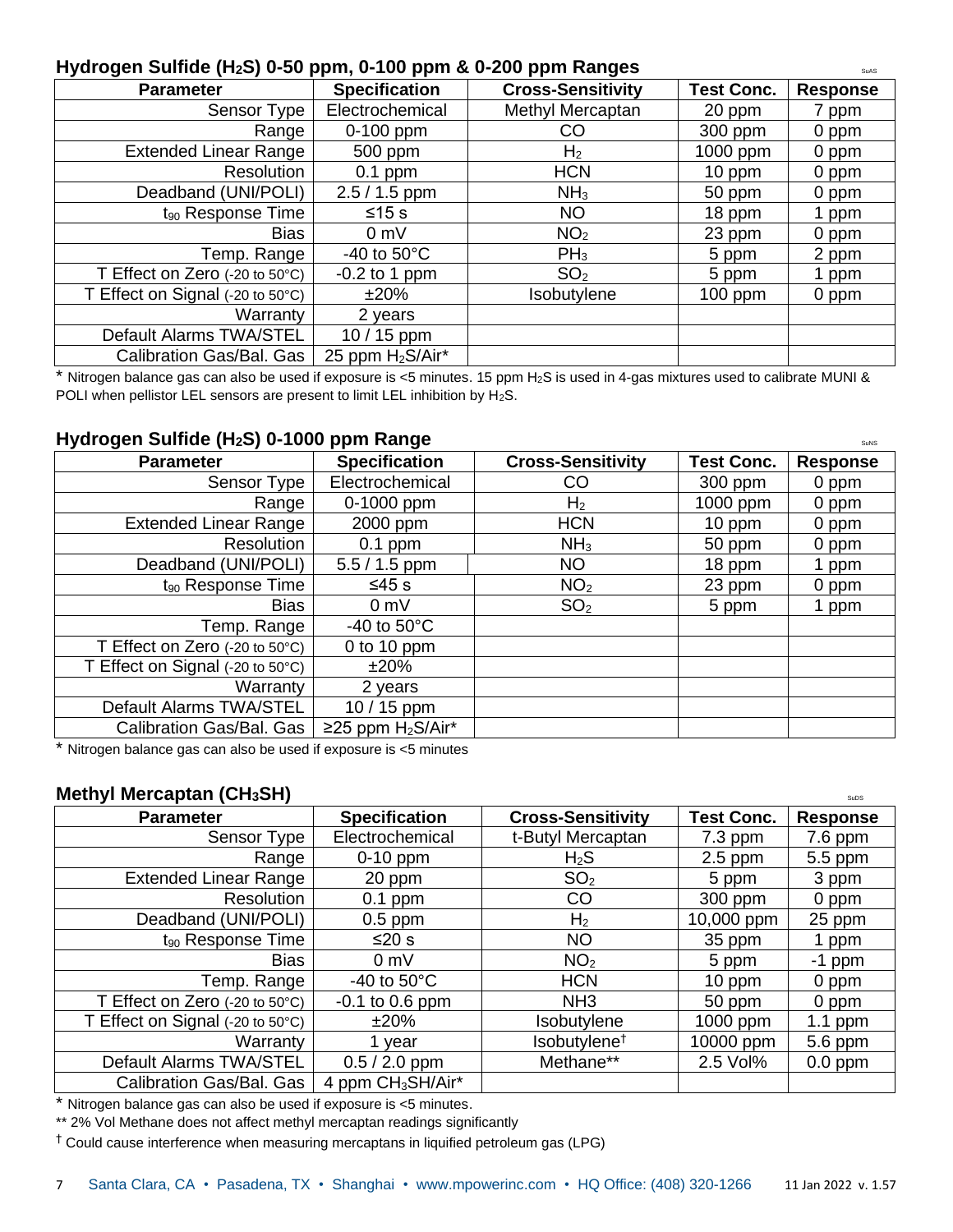#### **Nitric Oxide (NO)**

| <b>Parameter</b>                                         | <b>Specification</b>  | <b>Cross-Sensitivity</b> | <b>Test Conc.</b> | <b>Response</b> |
|----------------------------------------------------------|-----------------------|--------------------------|-------------------|-----------------|
| Sensor Type                                              | Electrochemical       | CO                       | $100$ ppm         | 0 ppm           |
| Range                                                    | 0-250 ppm             | $H_2S$                   | 26 ppm            | 35 ppm          |
| <b>Extended Linear Range</b>                             | 1000 ppm              | SO <sub>2</sub>          | 23 ppm            | 2 ppm           |
| Resolution                                               | $0.5$ ppm             | NO <sub>2</sub>          | 20 ppm            | 10 ppm          |
| Deadband (UNI/POLI)                                      | 5 ppm                 | Cl <sub>2</sub>          | 18 ppm            | $1.5$ ppm       |
| $t_{90}$ Response Time                                   | ≤30 s                 | HF                       | 10 ppm            | 1 ppm           |
| Bias                                                     | $+300$ mV             |                          |                   |                 |
| Temp. Range                                              | -40 to $50^{\circ}$ C |                          |                   |                 |
| T Effect on Zero $(-20 \text{ to } 50^{\circ} \text{C})$ | $-2$ to 10 ppm        |                          |                   |                 |
| T Effect on Signal (-20 to 50°C)                         | ±20%                  |                          |                   |                 |
| Warranty                                                 | 2 years               |                          |                   |                 |
| Default Alarms TWA/STEL                                  | 25 / 25 ppm           |                          |                   |                 |
| Calibration Gas/Bal. Gas                                 | 25 ppm NO/Air         |                          |                   |                 |

#### **Nitrogen Dioxide (NO<sub>2</sub>)** Sucretion **CO** 2 Sucretion **CO** 2 Sucretion **CO** 2 Sucretion **CO** 2 Sucretion **CO** 2 Sucretion **CO** 2 Sucretion **CO** 2 Sucretion **CO** 2 Sucretion **CO** 2 Sucretion **CO** 2 Sucretion **CO** 2 Sucretio

| <b>Parameter</b>                                         | <b>Specification</b>       | <b>Cross-Sensitivity</b> | <b>Test Conc.</b> | <b>Response</b> |
|----------------------------------------------------------|----------------------------|--------------------------|-------------------|-----------------|
| Sensor Type                                              | Electrochemical            | CO                       | 400 ppm           | 0 ppm           |
| Range                                                    | $0-20$ ppm                 | <b>NO</b>                | 30 ppm            | 0 ppm           |
| <b>Extended Linear Range</b>                             | 200 ppm                    | Cl <sub>2</sub>          | 11 ppm            | $-2$ ppm        |
| Resolution                                               | $0.1$ ppm                  | H <sub>2</sub>           | 1000 ppm          | 0 ppm           |
| Deadband (UNI/POLI)                                      | $0.5$ ppm                  | $H_2S$                   | 25 ppm            | $<$ 1 ppm       |
| $t_{90}$ Response Time                                   | ≤30 s                      | SO <sub>2</sub>          | 5 ppm             | $<$ 3 ppm       |
| <b>Bias</b>                                              | 0 <sub>m</sub>             |                          |                   |                 |
| Temp. Range                                              | -40 to $50^{\circ}$ C      |                          |                   |                 |
| T Effect on Zero $(-20 \text{ to } 50^{\circ} \text{C})$ | $0.3$ to $-1$ ppm          |                          |                   |                 |
| T Effect on Signal (-20 to 50°C)                         | ±20%                       |                          |                   |                 |
| Warranty                                                 | 2 years                    |                          |                   |                 |
| Default Alarms TWA/STEL                                  | $1/1$ ppm                  |                          |                   |                 |
| Calibration Gas/Bal. Gas                                 | 5 ppm NO <sub>2</sub> /Air |                          |                   |                 |

#### **Oxygen (O2)** DDOx3

| . סייכא                          |                       |                                                | レレンヘー                     |
|----------------------------------|-----------------------|------------------------------------------------|---------------------------|
| <b>Parameter</b>                 | <b>Specification</b>  | <b>Cross-Sensitivity</b>                       | <b>Response</b>           |
| Sensor Type                      | Galvanic              | ppm levels of toxics                           | No Effect                 |
|                                  | Electrochemical       | including $CO$ , $Cl2$ , $O3$ ,                |                           |
| Range                            | 0-25% Vol             | $NO2$ , $H2S$ , $SO2$ , VOCs,                  |                           |
| <b>Extended Linear Range</b>     | 0-30% Vol             | etc.                                           |                           |
| Resolution                       | 0.1 % Vol             |                                                |                           |
| Deadband (UNI/POLI)              | $0.45 / 0.55%$ Vol    | Vol% levels of $N_2$ etc.                      | No Effect                 |
| $t_{90}$ Response Time           | ≤10 s                 |                                                |                           |
| <b>Bias</b>                      | $0 \text{ mV}$        | Vol% levels of oxidizing                       | Respond equal to their    |
| Temp. Range                      | -30 to $50^{\circ}$ C | gases, e.g.                                    | oxygen equivalence        |
| T Effect on Zero (-20 to 50°C)   |                       | $Cl_2$ & $O_3$                                 |                           |
| T Effect on Signal (-20 to 50°C) | ±12%                  | Acid gases, e.g.                               | 0.3% of signal per 1% Vol |
| Warranty                         | 2 years               | $CO2$ & SO <sub>2</sub>                        | $CO2*$                    |
| Default Alarms LOW/HIGH          | 19.5 / 23.5 %         |                                                |                           |
| <b>Calibration Gas</b>           |                       | 18% Vol $O_2$ for span, pure $N_2$ for zeroing |                           |

 $*$  Cannot be used to measure continuously in >25% Vol CO<sub>2</sub>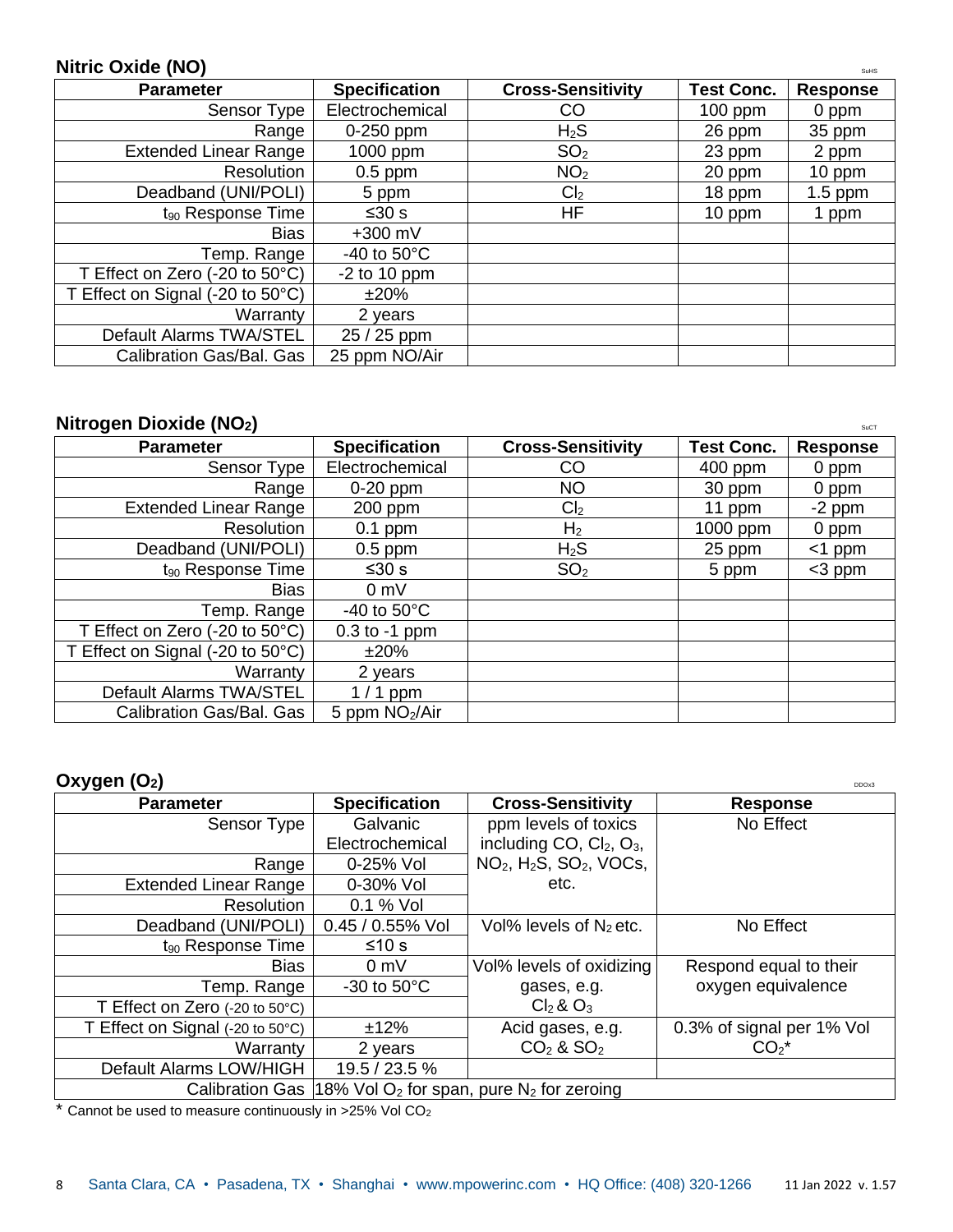#### **Oxygen (O<sub>2</sub>) Lead-Free** DRIGHT CONSIDERING CONSIDERING CONSIDERING CONSIDERING CONSIDERING CONSIDERING CONSIDERING CONSIDERING CONSIDERING CONSIDERING CONSIDERING CONSIDERING CONSIDERING CONSIDERING CONSIDERING CONSIDERI

| <b>Parameter</b>                                        | <b>Specification</b>    | <b>Cross-Sensitivity</b>                                                             | <b>Response</b> |
|---------------------------------------------------------|-------------------------|--------------------------------------------------------------------------------------|-----------------|
| Sensor Type                                             | Electrochemical         | Vol% levels of N <sub>2</sub> etc.                                                   | No Effect       |
| Range                                                   | 0-25% Vol               |                                                                                      |                 |
| <b>Extended Linear Range</b>                            | 0-30% Vol               |                                                                                      |                 |
| Resolution                                              | 0.1 % Vol               |                                                                                      |                 |
| Deadband (UNI/POLI)                                     | 0.65% Vol               | Vol% levels of $N_2$ etc.                                                            | No Effect       |
| $t_{90}$ Response Time                                  | ≤10 s                   |                                                                                      |                 |
| <b>Bias</b>                                             | $-600$ mV               |                                                                                      |                 |
| Temp. Range                                             | $-40$ to 60 $\degree$ C |                                                                                      |                 |
| T Effect on Zero $(-20 \text{ to } 50^{\circ}\text{C})$ |                         |                                                                                      |                 |
| T Effect on Signal (-20 to 50°C)                        | ±11%                    |                                                                                      |                 |
| Warranty                                                | 2 years                 |                                                                                      |                 |
| Default Alarms LOW/HIGH                                 | 19.5 / 23.5 %           |                                                                                      |                 |
|                                                         |                         | Calibration Gas $ 10\%$ Vol O <sub>2</sub> for span, pure N <sub>2</sub> for zeroing |                 |

| Ozone $(O_3)$                                            |                                                |                                                     |                   | SuCS            |
|----------------------------------------------------------|------------------------------------------------|-----------------------------------------------------|-------------------|-----------------|
| <b>Parameter</b>                                         | <b>Specification</b>                           | <b>Cross-Sensitivity</b>                            | <b>Test Conc.</b> | <b>Response</b> |
| Sensor Type                                              | Electrochemical                                | Cl <sub>2</sub>                                     | 5 ppm             | $~5$ ppm        |
| Range                                                    | $0-5$ ppm                                      | CIO <sub>2</sub>                                    | $0.5$ ppm         | $1.0$ ppm       |
| <b>Extended Linear Range</b>                             | 50 ppm                                         | NO <sub>2</sub>                                     | 1 ppm             | 1.1 ppm         |
| Resolution                                               | $0.02$ ppm                                     | <b>NO</b>                                           | 25 ppm            | $3.1$ ppm       |
| Deadband (UNI)                                           | $0.08$ ppm                                     | <b>NO</b>                                           | 5 ppm             | $0.54$ ppm      |
| t <sub>90</sub> Response Time                            | ≤60 s                                          | $H_2S$                                              | 25 ppm            | $-6.4$ ppm      |
| <b>Bias</b>                                              | 0 mV                                           | SO <sub>2</sub>                                     | 20 ppm            | 0 ppm           |
| Temp. Range                                              | -40 to $50^{\circ}$ C                          | CO                                                  | 400 ppm           | 0 ppm           |
| T Effect on Zero $(-20 \text{ to } 50^{\circ} \text{C})$ | 0 to $-0.5$ ppm                                | H <sub>2</sub>                                      | 1000 ppm          | 0 ppm           |
| T Effect on Signal (-20 to 50°C)                         | ±20%                                           | CH <sub>4</sub>                                     | 25000 ppm         | 0 ppm           |
| Warranty                                                 | vear                                           |                                                     |                   |                 |
| Default Alarms TWA/STEL                                  | $0.1 / 0.1$ ppm                                |                                                     |                   |                 |
| Calibration Gas/Bal. Gas                                 | 0.5 ppm $O_3/A$ ir ( $O_3$ generator required) |                                                     |                   |                 |
|                                                          |                                                | 2.5 ppm Cl <sub>2</sub> (available in gas cylinder) |                   |                 |
|                                                          |                                                | 2 ppm NO <sub>2</sub> or 5 ppm NO (in gas cylinder) |                   |                 |

#### **Phosgene (COCl<sub>2</sub>)** Suits

| <b>Parameter</b>                 | <b>Specification</b>                                                                                            | <b>Cross-Sensitivity</b> | <b>Test Conc.</b> | <b>Response</b> |
|----------------------------------|-----------------------------------------------------------------------------------------------------------------|--------------------------|-------------------|-----------------|
| Sensor Type                      | Electrochemical                                                                                                 | Cl <sub>2</sub>          | 1 ppm             | $0.5$ ppm       |
| Range                            | $0-1$ ppm                                                                                                       | ClO <sub>2</sub>         | 1 ppm             | negative        |
| Extended Linear Range            | $0-1$ ppm                                                                                                       | SO <sub>2</sub>          | 5 ppm             | ppm             |
| Resolution                       | $0.02$ ppm                                                                                                      | $H_2S$                   | 5 ppm             | 15 ppm          |
| Deadband (UNI/POLI)              | $0.03 / 0.1$ ppm                                                                                                | CO                       | 100               | 0 ppm           |
| $t_{90}$ Response Time           | $≤120 s$                                                                                                        | <b>NO</b>                | 18 ppm            | 0 ppm           |
| <b>Bias</b>                      | 0 <sub>m</sub>                                                                                                  | NO <sub>2</sub>          | 23 ppm            | $-1$ ppm        |
| Temp. Range                      | -40 to $50^{\circ}$ C                                                                                           | $O_3$                    | 1 ppm             | 0 ppm           |
| T Effect on Zero (-20 to 50°C)   | $\pm 0.5$ ppm                                                                                                   |                          |                   |                 |
| T Effect on Signal (-20 to 50°C) | $±20\%$                                                                                                         |                          |                   |                 |
| Warranty                         | year                                                                                                            |                          |                   |                 |
| Default Alarms TWA/STEL          | $0.1 / 0.3$ ppm                                                                                                 |                          |                   |                 |
|                                  | Calibration Gas/Bal. Gas $ 2.0$ ppm Cl <sub>2</sub> /N <sub>2</sub> (Available in gas cylinder) <sup>*</sup> or |                          |                   |                 |
|                                  | 1.0 ppm $Cl2/air$ (from gas generator)                                                                          |                          |                   |                 |

\* This is 1 ppm phosgene equivalent. Set span value to 0.95 ppm to avoid over-range alarm at 1.00 ppm.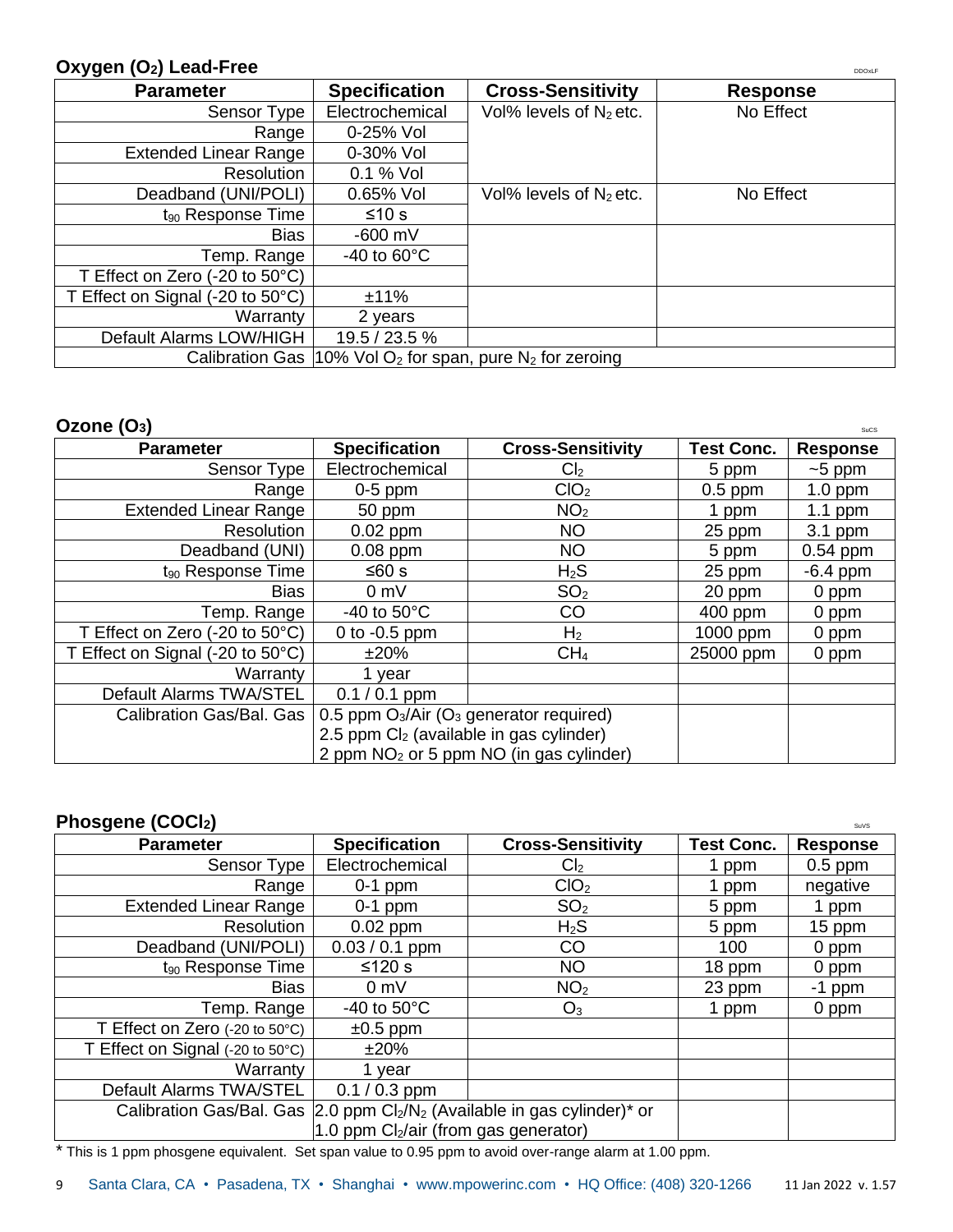#### **Phosphine (PH<sub>3</sub>)** Succession **Phosphine** (PH<sub>3</sub>)

| <b>Parameter</b>                 | <b>Specification</b>        | <b>Cross-Sensitivity</b> | <b>Test Conc.</b> | <b>Response</b> |
|----------------------------------|-----------------------------|--------------------------|-------------------|-----------------|
| Sensor Type                      | Electrochemical             | $H_2S$                   | 25 ppm            | 20 ppm          |
| Range                            | $0-20$ ppm                  | AsH <sub>3</sub>         | $10$ ppm          | 10 ppm          |
| <b>Extended Linear Range</b>     | $100$ ppm                   | SiH <sub>4</sub>         | 20.5 ppm          | 6 ppm           |
| Resolution                       | $0.05$ ppm                  | CO                       | 300 ppm           | 0 ppm           |
| Deadband (UNI/POLI)              | $0.2 / 0.5$ ppm             | H <sub>2</sub>           | 1000 ppm          | 0 ppm           |
| $t_{90}$ Response Time           | ≤60 s                       | <b>HCN</b>               | 10 ppm            | 0 ppm           |
| <b>Bias</b>                      | 0 <sub>m</sub>              | NH <sub>3</sub>          | 50 ppm            | 0 ppm           |
| Temp. Range                      | -40 to $50^{\circ}$ C       | <b>NO</b>                | 18 ppm            | 1 ppm           |
| T Effect on Zero (-20 to 50°C)   | 0 to 1 ppm                  | NO <sub>2</sub>          | 23 ppm            | 0 ppm           |
| T Effect on Signal (-20 to 50°C) | ±20%                        | SO <sub>2</sub>          | 5 ppm             | 1 ppm           |
| Warranty                         | 2 years                     | Isobutylene              | $100$ ppm         | 0 ppm           |
| Default Alarms TWA/STEL          | $0.3 / 1$ ppm               | Methyl Mercaptan         | 20 ppm            | 1 ppm           |
| Calibration Gas/Bal. Gas         | 5 ppm PH <sub>3</sub> /Air* |                          |                   |                 |

\* Nitrogen balance gas can also be used if exposure is <5 minutes

#### **Phosphine (PH**<sub>3</sub>**)** Suns

| <b>Parameter</b>                 | <b>Specification</b>          | <b>Cross-Sensitivity</b> | <b>Test Conc.</b> | <b>Response</b> |
|----------------------------------|-------------------------------|--------------------------|-------------------|-----------------|
| Sensor Type                      | Electrochemical               | CO                       | 500 ppm           | 0 ppm           |
| Range                            | 0-1000 ppm                    | H <sub>2</sub>           | 1000 ppm          | $<$ 1 ppm       |
| <b>Extended Linear Range</b>     | 2000 ppm                      | NH <sub>3</sub>          | 40 ppm            | 0 ppm           |
| Resolution                       | 1 ppm                         | SO <sub>2</sub>          | 5 ppm             | $<$ 1 ppm       |
| Deadband (POLI)                  | $4.5$ ppm                     | $H_2S$                   | 25 ppm            | 20 ppm          |
| $t_{90}$ Response Time           | ≤60 s                         | Ethylene                 | 50 ppm            | $<$ 1 ppm       |
| Bias                             | 0 <sub>m</sub>                |                          |                   |                 |
| Temp. Range                      | $-40$ to $50^{\circ}$ C       |                          |                   |                 |
| T Effect on Zero (-20 to 50°C)   | 0 to 10 ppm                   |                          |                   |                 |
| T Effect on Signal (-20 to 50°C) | $±20\%$                       |                          |                   |                 |
| Warranty                         | 1 years                       |                          |                   |                 |
| Default Alarms TWA/STEL          | $0.3 / 1$ ppm                 |                          |                   |                 |
| Calibration Gas/Bal. Gas         | 100 ppm PH <sub>3</sub> /Air* |                          |                   |                 |
|                                  | 500 ppm H <sub>2</sub> S/Air* |                          |                   |                 |

\* Nitrogen balance gas can also be used if exposure is <5 minutes

#### **Sulfur Dioxide (SO<sub>2</sub>) 0-20 and 0-100 ppm Ranges Superiorist Contract Superiorist Contract Superiorist Contract Superiorist Contract Superiorist Contract Superiorist Contract Superiorist Contract Superiorist Contract Supe**

| <b>Parameter</b>                                        | ີ<br><b>Specification</b>   | <b>Cross-Sensitivity</b> | <b>Test Conc.</b> | <b>Response</b> |
|---------------------------------------------------------|-----------------------------|--------------------------|-------------------|-----------------|
| Sensor Type                                             | Electrochemical             | CO                       | 400 ppm           | $<$ 3 ppm       |
| Range                                                   | 0-20 & 0-100 ppm            | H <sub>2</sub>           | 2000 ppm          | $<8$ ppm        |
| <b>Extended Linear Range</b>                            | $150$ ppm                   | <b>NO</b>                | 20 ppm            | 0 ppm           |
| Resolution                                              | $0.1$ ppm                   | NO <sub>2</sub>          | 20 ppm            | $<$ -24 ppm     |
| Deadband (UNI/POLI)                                     | $0.5$ ppm                   | $H_2S$                   | 20 ppm            | 0 ppm           |
| t <sub>90</sub> Response Time                           | ≤45 s                       |                          |                   |                 |
| <b>Bias</b>                                             | 0 <sub>m</sub>              |                          |                   |                 |
| Temp. Range                                             | -40 to $50^{\circ}$ C       |                          |                   |                 |
| T Effect on Zero $(-20 \text{ to } 50^{\circ}\text{C})$ | $-0.1$ to 1 ppm             |                          |                   |                 |
| T Effect on Signal (-20 to 50°C)                        | ±15%                        |                          |                   |                 |
| Warranty                                                | 2 years                     |                          |                   |                 |
| Default Alarms TWA/STEL                                 | $2/5$ ppm                   |                          |                   |                 |
| Calibration Gas/Bal. Gas                                | 5 ppm SO <sub>2</sub> /Air* |                          |                   |                 |

\* Nitrogen balance gas can also be used if exposure is <5 minutes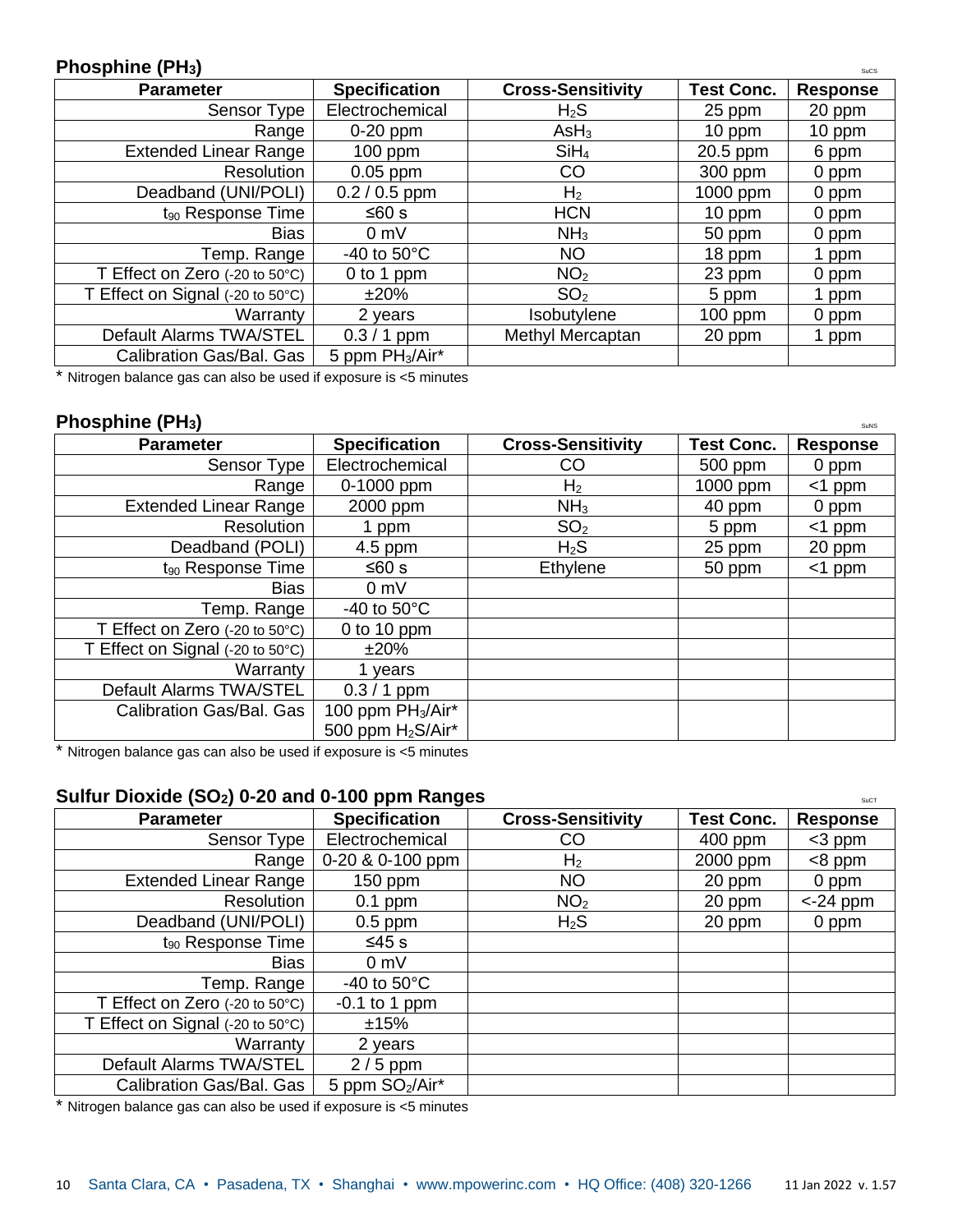#### **Tetrahydrothiophene (THT)** Sulsays and Sulface of the Sulface of the Sulface of the Sulface of the Sulface of the Sulface of the Sulface of the Sulface of the Sulface of the Sulface of the Sulface of the Sulface of the Su

| <b>Parameter</b>                 | <b>Specification</b>          | <b>Cross-Sens.</b> | <b>Test Conc.</b> | Response <sup>#</sup>               |
|----------------------------------|-------------------------------|--------------------|-------------------|-------------------------------------|
| Sensor Type                      | Electrochemical               | $H_2S$             | 25 ppm            | 2 ppm $(8 \text{ mg/m}^3)$          |
| Range                            | $0-40$ ppm                    | t-Butyl            | 5 ppm             | $~1.5$ ppm                          |
|                                  | $(0-147 \text{ mg/m}^3)$      | Mercaptan          |                   |                                     |
| <b>Extended Linear Range</b>     | None                          | CO                 | 500 ppm           | $-1$ ppm ( $-3$ mg/m <sup>3</sup> ) |
| Resolution                       | $0.1$ ppm                     | NO <sub>2</sub>    | 23 ppm            | 10 ppm (35 mg/m <sup>3</sup> )      |
| Deadband (UNI/POLI)              | $1.2 / 0.2$ ppm               | CO <sub>2</sub>    | 1000 ppm          |                                     |
| t <sub>90</sub> Response Time    | ≤60 $s†$                      | H <sub>2</sub>     | 1000 ppm          | 0                                   |
| <b>Bias</b>                      | 300 mV                        | N <sub>2</sub>     | 100%              | 0                                   |
| Temp. Range                      | -40 to $50^{\circ}$ C         |                    |                   |                                     |
| T Effect on Zero (-20 to 50°C)   | 0 to 1.5 ppm                  |                    |                   |                                     |
| T Effect on Signal (-20 to 50°C) | ±15%                          |                    |                   |                                     |
| Warranty                         | 1 year                        |                    |                   |                                     |
| Default Alarms TWA/STEL          | $5/5$ ppm                     |                    |                   |                                     |
| <b>Calibration Gas/Bal. Gas</b>  | 10 ppm THT/Air*               |                    |                   |                                     |
|                                  | 20 mg/m <sup>3</sup> THT/Air* |                    |                   |                                     |

\* Nitrogen balance gas can also be used if exposure is <5 minutes. <sup>#</sup> 1 ppm THT = 3.66 mg/m<sup>3</sup> @ 20°C

 $\dagger$  2-3 min calibration time is recommended because response rises sharply and then tails. t<sub>90</sub> is about 30 s for H<sub>2</sub>S.

#### **Volatile Hydrocarbons (HCs) by NDIR Dynamics and Construct Construction of the Construction of DynMSHia**

| <b>Parameter</b>                        | <b>Specification</b>                     | <b>Specification</b>       | <b>Cross-Sensitivity</b> | $CF**$            |
|-----------------------------------------|------------------------------------------|----------------------------|--------------------------|-------------------|
| Sensor Type                             | <b>Infrared Absorption</b>               | <b>Infrared Absorption</b> | Methane                  | 3.3               |
| Range                                   | 0-5% Vol $CH4$                           | 0-100% Vol CH <sub>4</sub> | Ethane                   | 1.0               |
|                                         | (0-100% LEL CH <sub>4</sub> or 0-        | $(CH4$ only, no other      | Propane                  | 1.0               |
|                                         | 100% LEL VOC)                            | VOCs for this range)       | <b>Butane</b>            | 1.0               |
| Resolution                              | 0.025% Vol CH <sub>4</sub>               | 0.5% Vol CH <sub>4</sub>   | Pentane                  | 0.9               |
|                                         | $(0.5\%$ LEL CH <sub>4</sub> )           |                            | Hexane                   | 0.8               |
| Deadband (POLI)                         | 5% LEL CH <sub>4</sub>                   | 3% Vol                     | Ethylene                 | 3.4               |
| Accuracy                                | $\pm$ 2% of full scale @ 20°C            |                            | Propylene                | 1.7               |
| t <sub>90</sub> Response Time           | ≤30 s @ 20 $^{\circ}$ C                  |                            | Cyclopentane             | 1.6               |
| Warm-up Time                            | 1 min to $\pm 2\%$ of full scale         |                            | Methanol                 | 2.2               |
| Long Term Zero Drift                    | $±1\%$ of full scale per month @ 20 $°C$ |                            | Ethanol                  | 1.7               |
|                                         | (max $\pm 3\%$ of full scale per year)   |                            | Isopropanol              | 1.4               |
| Temp. Range                             | -20 to $50^{\circ}$ C                    |                            | Ethylene Oxide           | 0.85              |
| T Effect on Signal                      | ±2% of full scale @ 0-20% full scale     |                            | Acetone                  | 3.3               |
| $(-20 \text{ to } 50^{\circ} \text{C})$ | ±10% of reading @ 20-50% full scale      |                            | Methyl ethyl ketone      | 1.9               |
|                                         | ±15% of reading @ 50-100% full scale     |                            | Ethyl acetate            | 1.7               |
| Sensor Life                             | Warranty 2 years; typical life > 5 years |                            | Toluene                  | 1.2               |
| Calibration Gas/Bal.                    | 50% LEL CH <sub>4</sub>                  | 20% Vol CH <sub>4</sub>    | Xylene                   | 1.5               |
| Gas                                     | or Propane/Air or $N_2^*$                | in Air or $N_2^*$          | Chloromethane            | 5.0               |
| <b>Compound Sensitivity</b>             | Responds to VOCs with C-H bonds          |                            | Dichloroethane           | 8.6               |
|                                         |                                          |                            | Hydrogen                 | $NR$ <sup>#</sup> |

\* Cal gas type and concentration is preferably selected to be near the range of HCs to be measured

\*\* CF = Vol% Correction Factor using propane calibration gas, tested up to 2.1% Vol (100% LEL) propane equivalent. True Vol Concentration =  $Reading x CF$ .

 $*$  No response to  $H_2$ .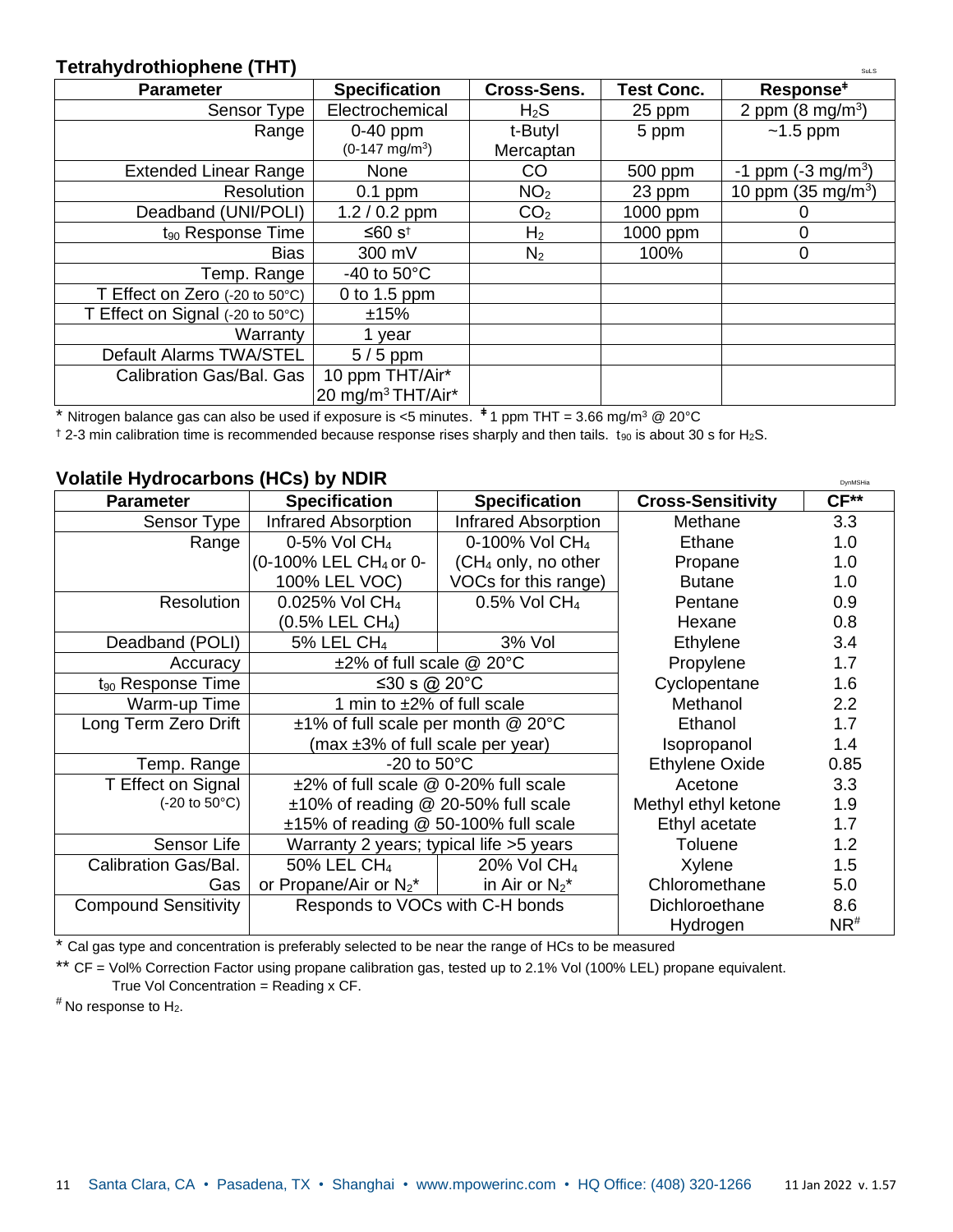| Volatile Organic Compounds (VOCs) by PID (4-Series, ¼" Lamp) serio |  |  |  |
|--------------------------------------------------------------------|--|--|--|
|--------------------------------------------------------------------|--|--|--|

| <b>Parameter</b>                 | <b>Specification</b>                    | <b>Specification</b>  |
|----------------------------------|-----------------------------------------|-----------------------|
| Sensor Type                      | Photo-ionization                        | Photo-ionization      |
| Range                            | 0-300 ppm                               | 0-1000 ppm            |
| Resolution                       | $0.1$ ppm                               | 1 ppm                 |
| $t_{90}$ Response Time           | ≤3 s                                    | ≤5 s                  |
| Temp. Range                      | -40 to $50^{\circ}$ C                   | -40 to $50^{\circ}$ C |
| T Effect on Zero (-20 to 50°C)   |                                         |                       |
| T Effect on Signal (-20 to 50°C) | +40% to -25%                            | +40% to -25%          |
| Lamp Operating Life              | 10000 hrs (5 yrs @ 40-hr work week)     |                       |
| <b>Sensor Warranty</b>           |                                         | year                  |
| Default Alarms TWA/STEL          | 50 / 100 ppm                            |                       |
| Calibration Gas/Bal. Gas         | 10 ppm IBE*/Air                         | 100 ppm IBE*/Air      |
| <b>Compound Sensitivity</b>      | Responds to thousands of VOCs. See TA-1 |                       |
|                                  | and TA-2 for more information           |                       |

\* IBE = isobutylene. Cal gas concentration is preferably selected to be near the concentration range of VOCs measured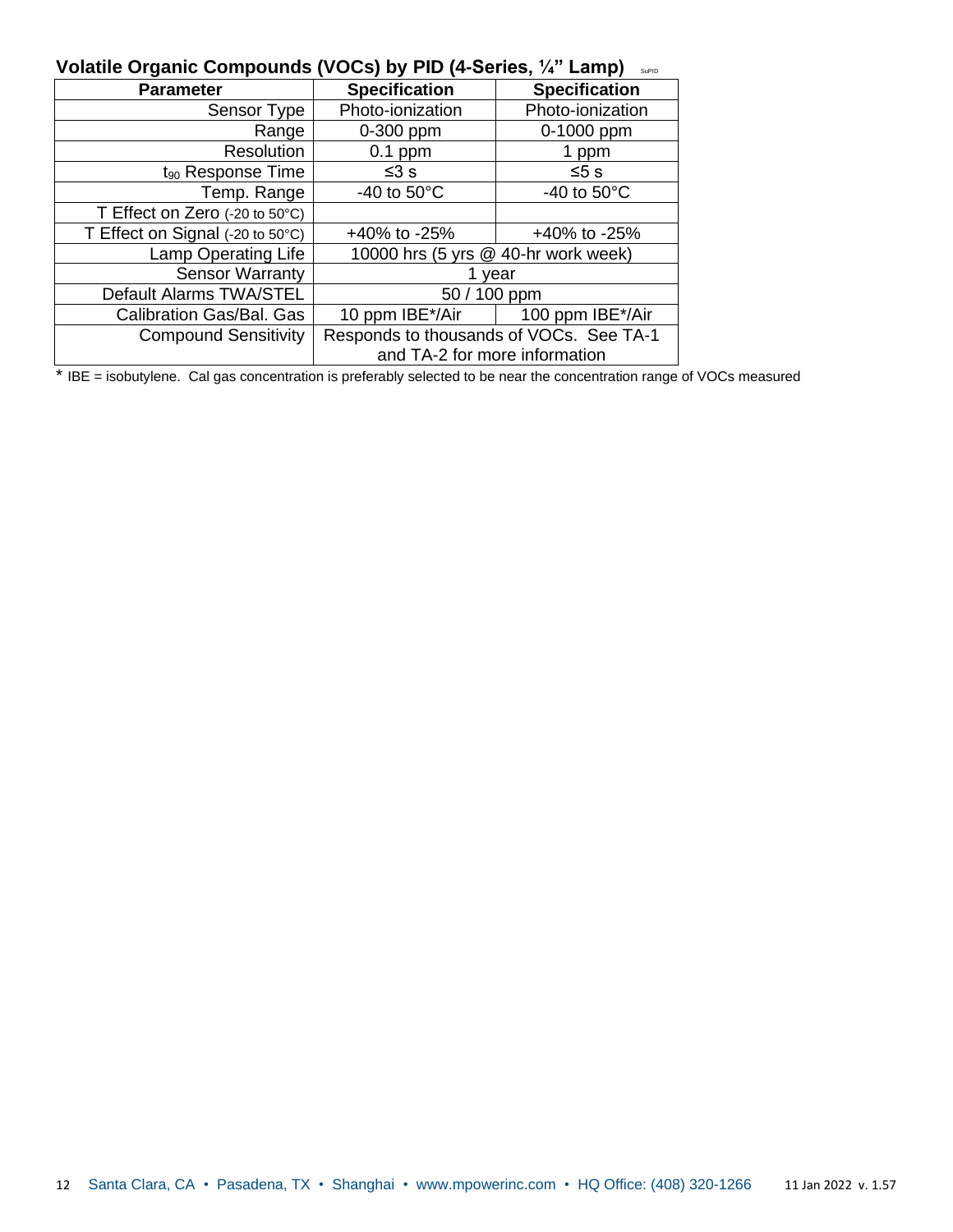| <b>Sensor</b>      | Range      | <b>Resolution</b> | LDL <sup>+</sup>        | Span*               | Low            | High           | <b>STEL</b>    | <b>TWA</b>     | <b>UNI Ring</b> | <b>Response</b>  |
|--------------------|------------|-------------------|-------------------------|---------------------|----------------|----------------|----------------|----------------|-----------------|------------------|
|                    | (ppm)      | (ppm)             | (ppm)                   | (ppm)               | (ppm)          | (ppm)          | (ppm)          | (ppm)          | <b>Color</b>    | Time $t_{90}(s)$ |
|                    | $0 - 500$  | 1                 | 5.5/3                   | 100                 | 35             | 200            | 100            | 35             |                 | 15               |
| <b>CO</b>          | $0 - 1000$ | $\mathbf{1}$      | 5.5/3                   | 100                 | 35             | 200            | 100            | 35             | Red             | 15               |
|                    | 0-1999     | $\mathbf{1}$      | 5.5/3                   | 100                 | 35             | 200            | 100            | 35             |                 | 15               |
|                    | $0 - 50$   | 0.1               | $2.5/ -$                | 25                  | 10             | 20             | 15             | 10             |                 | 15               |
|                    | $0 - 100$  | 0.1               | 2.5/1.5                 | 25                  | 10             | 20             | 15             | 10             |                 | 15               |
| $H_2S$             | $0 - 200$  | 0.1               | 2.5/1.5                 | 25                  | 10             | 20             | 15             | 10             | Light Blue      | 15               |
|                    | $0 - 1000$ | 1                 | 5.5/1.5                 | 25                  | 10             | 20             | 15             | 10             |                 | 45               |
|                    | $0 - 100$  | $\mathbf{1}$      | $\overline{\mathbf{4}}$ | 50                  | 25             | 50             | 35             | 25             |                 | 90               |
| NH <sub>3</sub>    | $0 - 500$  | 1                 | 5/4                     | 50                  | 25             | 50             | 35             | 25             | Orange          | 90               |
| Cl <sub>2</sub>    | $0 - 50$   | 0.1               | 0.4 / 0.2               | 10                  | 0.5            | 5              | $\mathbf{1}$   | 0.5            | Orange          | 60               |
| ClO <sub>2</sub>   | $0 - 1$    | 0.01              | 0.03                    | $0.5***$            | 0.2            | 0.5            | 0.3            | 0.1            | Orange          | 120              |
| COCl <sub>2</sub>  | $0 - 1$    | 0.01              | 0.03 / 0.1              | $0.5***$            | 0.2            | 0.5            | 0.3            | 0.1            | Orange          | 120              |
| H <sub>2</sub>     | $0 - 1000$ | 1                 | 12                      | 100                 | 100            | 400            | 400            | 100            |                 | 70               |
|                    | 0-2000     | $\mathbf{1}$      | $12/ -$                 | 100                 | 100            | 400            | 400            | 100            | Orange          | 70               |
| <b>HCN</b>         | $0 - 100$  | 0.1               | 0.9 / 3.5               | 10                  | 4.7            | 5              | 4.7            | 4.7            | Orange          | 120              |
| <b>NO</b>          | $0 - 250$  | 1                 | 5                       | 25                  | 25             | 50             | 25             | 25             | Orange          | 90               |
| NO <sub>2</sub>    | $0 - 20$   | 0.1               | 0.5                     | 5                   | $\mathbf{1}$   | 10             | $\mathbf{1}$   | $\mathbf{1}$   | Orange          | 30               |
| PH <sub>3</sub>    | $0 - 20$   | 0.01              | 0.2 / 0.5               | 5                   | $\mathbf{1}$   | $\overline{2}$ | $\mathbf{1}$   | 0.3            | Orange          | 60               |
| PH <sub>3</sub>    | $0 - 1000$ | 1                 | $- / 4.5$               | 20/50               | 1              | $\overline{2}$ | 1              | 0.3            | Orange          | 60               |
| SO <sub>2</sub>    | $0 - 20$   | 0.1               | 0.5                     | $\sqrt{5}$          | $\overline{2}$ | 10             | 5              | $\overline{2}$ | Orange          | 15               |
| SO <sub>2</sub>    | $0 - 100$  | 0.1               | 0.5                     | 5                   | $\overline{2}$ | 10             | 5              | $\overline{2}$ | Orange          | 15               |
| <b>ETO</b>         | $0 - 100$  | 0.1               | 0.5 / 4.5               | 10                  | $\overline{2}$ | 5              | $\overline{2}$ | 1              | Orange          | 120              |
|                    | $0 - 200$  | 0.1               | $0.5/ -$                | 10                  | $\overline{2}$ | 5              | $\overline{2}$ | 1              |                 | 120              |
| $O_3$              | $0 - 5$    | 0.01              | $0.08/$ -               | $1***$              | 0.2            | 0.3            | 0.1            | 0.1            | Orange          | 60               |
| <b>HF</b>          | $0 - 20$   | 0.1               | 0.5                     | $6***$              | $\overline{2}$ | $\,6$          | $\,6\,$        | $\mathsf 3$    | Orange          | 120              |
| <b>HCI</b>         | $0 - 15$   | 0.1               | 0.8                     | $10**$              | $\overline{2}$ | 5              | $\overline{5}$ | 1              | Orange          | 70               |
| CH <sub>3</sub> SH | $0 - 10$   | 0.1               | 0.5                     | 5                   | $\overline{2}$ | 5              | $\overline{2}$ | 0.5            | Orange          | 20               |
| AsH <sub>3</sub>   | $0 - 1$    | 0.01              | 0.05 / 0.03             | 5(SO <sub>2</sub> ) | 0.2            | 0.5            | 0.3            | 0.1            | Orange          | 30               |
| Acetaldehyde       | $0 - 20$   | 0.1               | 2.5                     | 5                   | $\overline{2}$ | 5              | $\overline{2}$ | 1              | Orange          | 120              |
| <b>THT</b>         | $0 - 40$   | 0.1               | 1.2 / 0.2               | 10                  | 5              | 10             | 5              | 5              | Orange          | 60               |

## **Sensor Specifications and Default Configuration Summary**

**†** Lower Detection Limit (deadband) for UNI/POLI (applies to both if only one value is given, and "-" if sensor unavailable). \* The default span setting equals the recommended span gas concentration.

\*\* Calibration of these sensors requires a gas generator or other special precautions. See TA Note 6 for recommended procedures and gas sources.  $COCl<sub>2</sub>$  uses 1.0 ppm  $Cl<sub>2</sub>$  from a gas generator because this low level is too unstable in cylinders.

| <b>Sensor</b>  | (%)      | <b>Range Resolution</b><br>(%) | $LDL^{\dagger}$<br>(%) | <b>Span</b><br>$\star$<br>(%) | Low<br>(%) | (%)  | High   STEL<br>(%)       | <b>TWA</b><br>(%) | <b>UNI Ring</b><br><b>Color</b> | <b>Response</b><br>Time $t_{90}(s)$ |
|----------------|----------|--------------------------------|------------------------|-------------------------------|------------|------|--------------------------|-------------------|---------------------------------|-------------------------------------|
| O <sub>2</sub> | $0 - 25$ | 0.1                            | 0.45/0.55              | 0.0                           | 19.5       | 23.5 | $\overline{\phantom{0}}$ |                   | Dark Blue                       | 15                                  |
|                | $0 - 30$ | 0.1                            | 0.45/0.55              | 0.0                           | 19.5       | 23.5 | ۰.                       |                   |                                 | 15                                  |
| $O2$ Lead-free | $0 - 30$ | 0.1                            | 0.65                   | 0.0                           | 19.5       | 23.5 | $\overline{\phantom{0}}$ |                   | Dark Blue                       | 15                                  |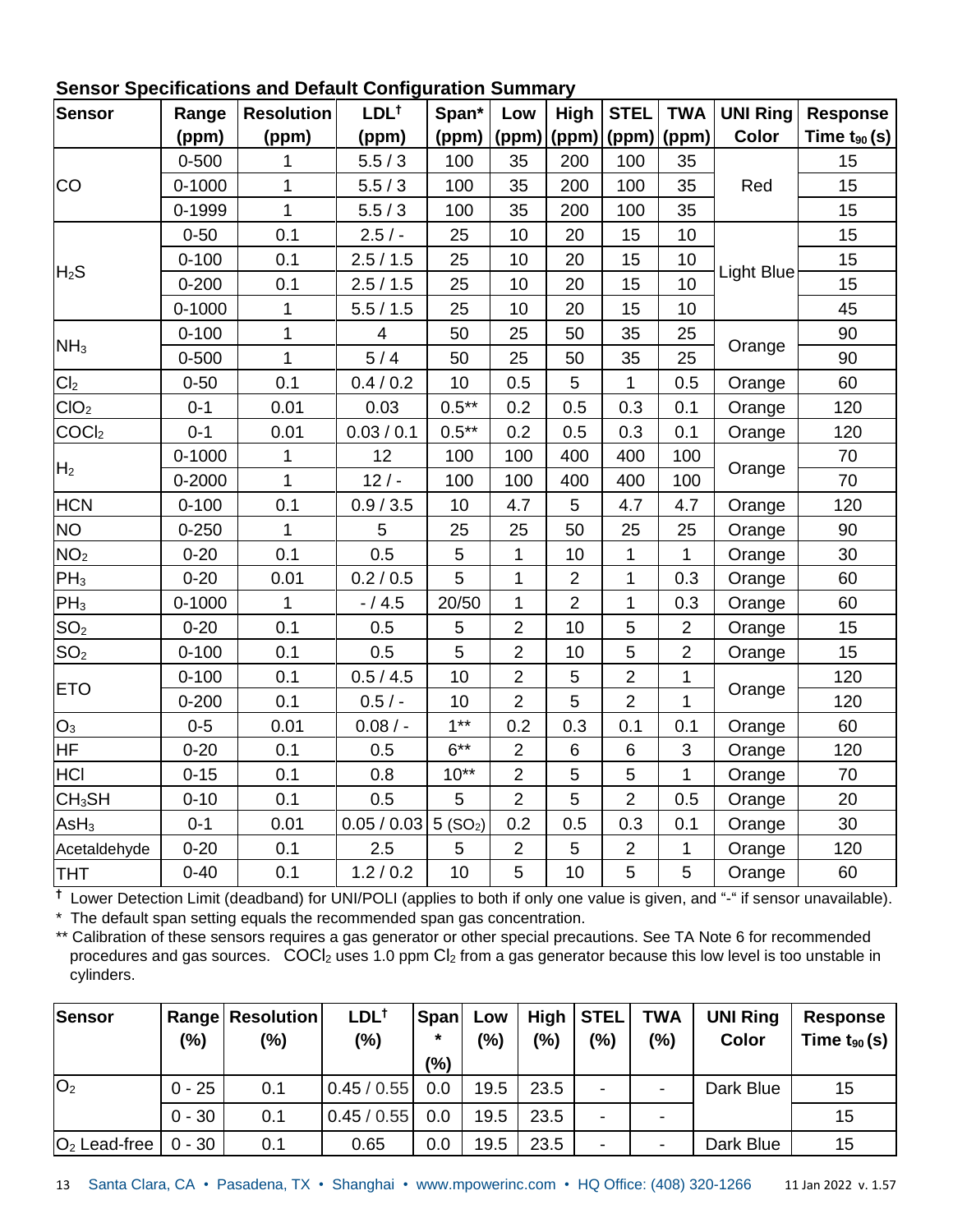\* Oxygen sensors in MP100 use pure nitrogen or other inert gas for both Span and Bump Test. **†** Lower Detection Limit

#### **Cross-Sensitivities and Non-Recommended Sensor Combinations**

Most sensors respond to some extent to gases other than just the target gas. In most cases crosssensitive gases result in high readings and therefore err in the safe direction, even if they result in a false positive alarm. A positive cross-sensitivity is sometimes useful, such as when using a Cl<sub>2</sub> gas  $c$ ylinder to calibrate an  $O<sub>3</sub>$  sensor. Of more concern are gases that have a negative interference and thus give a false low response and prevent an alarm when there should be one. A common example is that of reducing gases like  $NH_3$ , H<sub>2</sub>S and  $SO_2$  depressing the response of sensors for oxidizing gases like Cl2, ClO<sup>2</sup> and O3, and vice versa.

**CAUTION 1:** We strongly urge users to contact mPower Technical Support before purchasing a unit with negatively interfering sensors.

**CAUTION 2:** It is always most accurate to calibrate a sensor directly with the gas for which it is designed. Cross-sensitivities are not tested specifications when sensors are manufactured and thus may vary between individual sensors, sometimes by as much as a factor of 2.

Commonly-requested sensor combinations that require particular attention include:

- $H_2S$  and Cl<sub>2</sub> or ClO<sub>2</sub> sensors
- $NH<sub>3</sub>$  and Cl<sub>2</sub> sensors
- NO<sub>2</sub> and SO<sub>2</sub> sensors

In addition, the following sensors have strong interferences and it is difficult to measure:

- HCN when H<sub>2</sub>S is present
- HF when HCI or NO<sub>2</sub> is present
- HCl when  $H_2S$ , NO, or  $SO_2$  is present
- O<sub>3</sub>, Cl<sub>2</sub> ClO<sub>2</sub> and/or NO<sub>2</sub> in the presence of each other
- CO when H<sub>2</sub> is present (use the Low-H<sub>2</sub> version CO sensor to reduce interference to  $\sim$ 2%)

The table below provides typical percent response of non-target gases when the sensor is calibrated to its named gas.

|           |                    |                 |               |                 |                  |                |             |             | <b>SENSOR</b> |                  |                    |           |                 |                |                 |                 |                 |
|-----------|--------------------|-----------------|---------------|-----------------|------------------|----------------|-------------|-------------|---------------|------------------|--------------------|-----------|-----------------|----------------|-----------------|-----------------|-----------------|
|           |                    | NH <sub>3</sub> | $\mathbf{co}$ | Cl <sub>2</sub> | CIO <sub>2</sub> | H <sub>2</sub> | HCI         | <b>HCN</b>  | <b>HF</b>     | H <sub>2</sub> S | CH <sub>3</sub> SH | <b>NO</b> | NO <sub>2</sub> | O <sub>3</sub> | PH <sub>3</sub> | SO <sub>2</sub> | CO <sub>2</sub> |
|           | NH <sub>3</sub>    | $+100$          |               |                 |                  |                |             |             |               | $\Omega$         | $\mathbf 0$        |           |                 |                |                 |                 |                 |
|           | $\mathsf{co}$      | 0               | $+100$        | $\mathbf 0$     | 0                | $+300$         | $\Omega$    | 0           | 0             | $\Omega$         | 0                  | 0         | $\mathbf 0$     | 0              | $\mathbf 0$     | $<$ 1           |                 |
|           | Cl <sub>2</sub>    | $neg^*$         | $+5$          | $+100$          | $+60$            | $+5$           |             | $\mathbf 0$ | pos*          |                  |                    | $+8$      | $-20$           | $+100$         |                 |                 |                 |
|           | CIO <sub>2</sub>   |                 |               | $+80$           | $+100$           |                |             |             |               |                  |                    |           |                 | $+200$         |                 |                 |                 |
|           | H <sub>2</sub>     | 0               | $+16$         | $\mathbf 0$     | $\mathbf 0$      | $+100$         |             |             |               | $\mathbf 0$      | $<$ 1              |           | 0               | 0              | 0               | < 0.5           |                 |
| GAS       | HCI                |                 |               |                 |                  |                | $+100$      |             | 160           |                  |                    |           |                 |                |                 |                 |                 |
|           | <b>HCN</b>         | 0               |               |                 |                  |                |             | $+100$      | 0             | $\mathbf 0$      | 0                  |           |                 |                | 0               |                 |                 |
|           | <b>HF</b>          |                 |               |                 |                  |                |             |             | $+100$        |                  |                    | $+10$     |                 |                |                 |                 |                 |
| CHALLENGE | $H_2S$             | $+250$          | $\mathbf 0$   | $-15$           | $-25$            | $\mathbf 0$    | $+450$      | $+200$      | $+40$         | $+100$           | $+220$             | $+140$    | $\leftarrow$ -4 | $-25$          | $+80$           | $\mathbf 0$     |                 |
|           | CH <sub>3</sub> SH | $+50$           |               |                 |                  |                |             |             |               | $+35$            | $+100$             |           |                 |                | $+5$            |                 |                 |
|           | <b>NO</b>          | 0               | $+20$         | $\mathbf 0$     |                  | $+20$          | $+250$      | $\Omega$    | pos*          | $+5$             | $<+2$              | $+100$    | $\mathbf 0$     | $+10$          | $+5$            | 0               |                 |
|           | NO <sub>2</sub>    |                 | $+3$          | $+100$          |                  | $+3$           |             | $-4$        | $+900$        | $\mathbf{0}$     | $<$ -60            | $+50$     | $+100$          | $+100$         | $\mathbf 0$     | $-120$          |                 |
|           | O <sub>3</sub>     |                 |               |                 | $+300$           |                |             |             |               |                  |                    |           |                 | $+100$         |                 |                 |                 |
|           | PH <sub>3</sub>    | 0               |               |                 |                  |                |             |             |               | $+40$            |                    |           |                 |                | $+100$          |                 |                 |
|           | SO <sub>2</sub>    | $+120$          | 0             | $\mathbf 0$     |                  | $\mathbf 0$    | $+150$      | $+25$       | 0             | $+20$            | $< +50$            | $+10$     | $< +60$         | $\mathbf 0$    | $+20$           | $+100$          |                 |
|           | CO <sub>2</sub>    | 0               |               |                 |                  |                | $\mathbf 0$ |             |               |                  |                    |           |                 |                |                 |                 |                 |